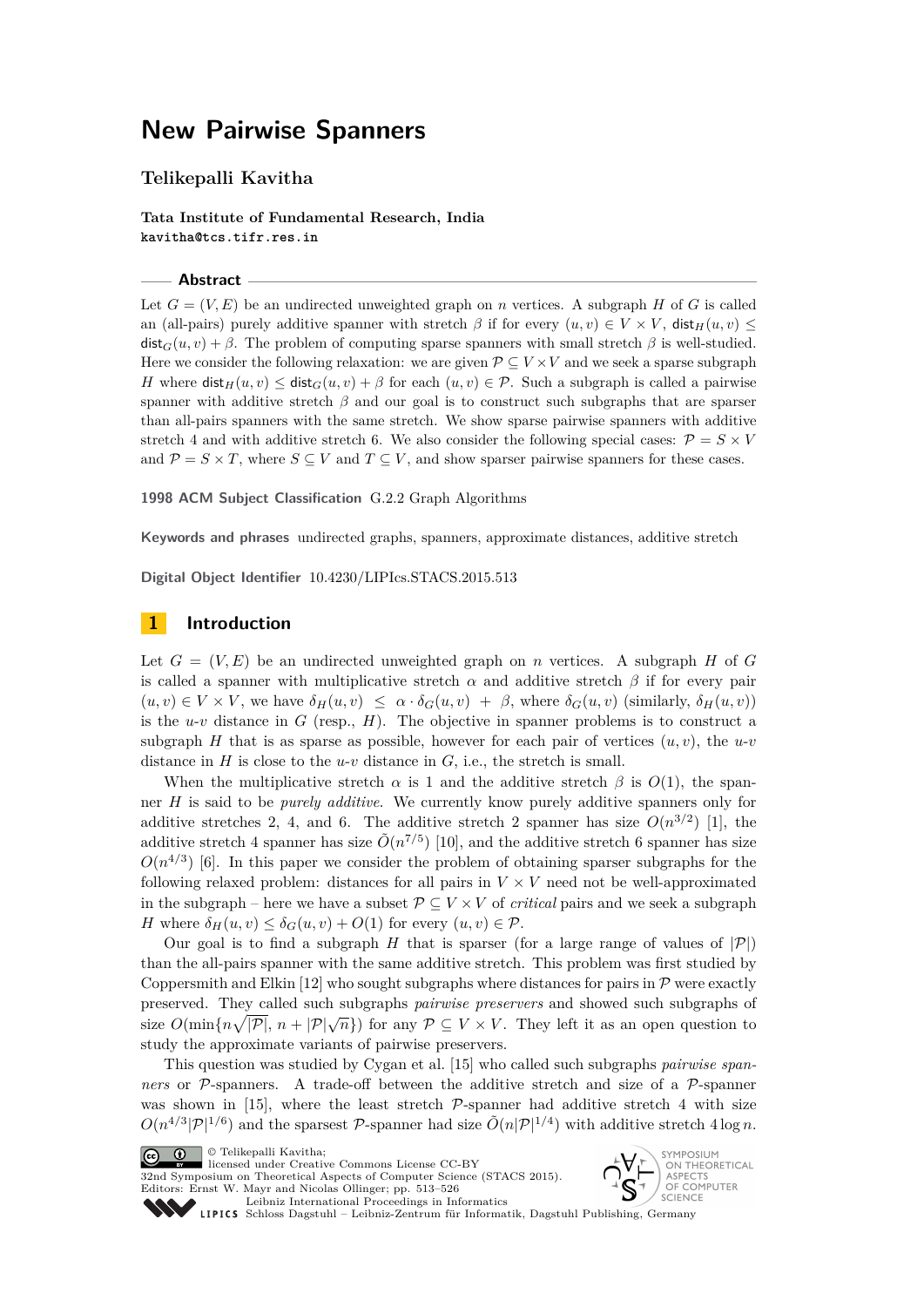Subsequently, a pairwise spanner of size  $\tilde{O}(n|\mathcal{P}|^{1/3})$  and additive stretch 2 was shown in [\[20\]](#page-13-1). We show the following results here.

<span id="page-1-0"></span>▶ **Theorem 1.** Let  $G = (V, E)$  be an undirected unweighted graph. Then for any  $P \subseteq V \times V$ , *the following subgraphs can be constructed in polynomial time (where*  $|V| = n$ ): **1.** *a* P-spanner of size  $\tilde{O}(n \cdot |\mathcal{P}|^{2/7})$  and additive stretch 4, **2.** *a* P-spanner of size  $O(n \cdot |\mathcal{P}|^{1/4})$  and additive stretch 6.

Comparing our pairwise spanners with pairwise preservers and all-pairs spanners: the pairwise spanner in Theorem [1.](#page-1-0)1 is sparser than the  $\tilde{O}(n^{7/5})$ -sized all-pairs spanner with pairwise spanner in Theorem 1.1 is sparser than the  $O(n + |P| \sqrt{n})$ -sized pairwise<br>additive stretch 4 when  $|P|$  is  $o(n^{7/5})$  and it is sparser than the  $O(n + |P| \sqrt{n})$ -sized pairwise preserver when  $|\mathcal{P}|$  is  $\omega(n^{7/10})$ . The pairwise spanner in Theorem [1.](#page-1-0)2 is sparser than the above pairwise preserver when  $|\mathcal{P}|$  is  $\omega(n^{2/3})$  and it is sparser than the  $O(n^{4/3})$ -sized all-pairs spanner with additive stretch 6 when  $|\mathcal{P}|$  is  $o(n^{4/3})$ .

A natural setting for  $\mathcal{P} \subseteq V \times V$  is when the set  $\mathcal{P}$  of relevant pairs is  $S \times T$ , where *S* is one set of endpoints or *sources* and *T* is another set of endpoints or *destinations* and we seek a subgraph where *s*-*t* distances are well-approximated for every  $(s, t) \in S \times T$ . The case where  $S = T$  was considered earlier and an  $(S \times S)$ -spanner of size  $O(n\sqrt{|S|})$  with additive stretch 2 is known [\[15,](#page-12-4) [25\]](#page-13-2). Here we seek  $(S \times T)$ -spanners that are sparser than an  $(S \cup T) \times (S \cup T)$ -spanner or an  $(S \times V)$ -spanner (for instance, when  $|S| \ll |T| \ll n$ ). To the best of our knowledge,  $(S \times T)$ -spanners are being studied for the first time here and we will refer to them as *ST-spanners*. We show the following result on *ST*-spanners.

<span id="page-1-2"></span> $\blacktriangleright$  **Theorem 2.** For any subsets S and T of V, an ST-spanner of size  $O(n \cdot (|S||T|)^{1/4})$  and *additive stretch 4 can be constructed in polynomial time.*

Thus the above result combines the size of the pairwise spanner in Theorem [1.](#page-1-0)2 with the stretch of the one in Theorem [1.](#page-1-0)1, in other words, we get a P-spanner of size  $O(n|\mathcal{P}|^{1/4})$ with additive stretch 4 when  $\mathcal{P} = S \times T$ . Our next theorem shows that Theorem [1](#page-1-0) can be further improved for *sourcewise spanners*, i.e., when  $P = S \times V$ . Sourcewise spanners form a natural and interesting class of general P-spanners and *ST*-spanners.

<span id="page-1-3"></span>**► Theorem 3.** The following subgraphs can be constructed in polynomial time for any  $S \subseteq$ *V :*

**1.** *an*  $(S \times V)$ -spanner of size  $\tilde{O}(n \cdot (n|S|)^{2/9})$  and additive stretch 4,

**2.** *an*  $(S \times V)$ -spanner of size  $O(n \cdot (n|S|)^{1/5})$  and additive stretch 6.

Sourcewise spanners of size  $\tilde{O}(n \cdot (n|S|)^{1/4})$  and additive stretch 2 were shown in [\[20\]](#page-13-1). Trade-off results between the size and additive stretch of sourcewise spanners were shown in [\[15,](#page-12-4) [21\]](#page-13-3). We show a size vs additive stretch trade-off for *ST*-spanners in Theorem [4.](#page-1-1)

<span id="page-1-1"></span>▶ **Theorem 4.** For any integer  $k \ge 1$  and  $S, T \subseteq V$ , an  $ST$ -spanner with additive stretch 2*k* and size  $\tilde{O}(n \cdot (|S|\gamma|T|)^{1/(2\gamma+1)})$ , where  $\gamma = k+1$ , can be constructed in polynomial time.

By setting *T* to be the set of *cluster centers* (defined in Section [2\)](#page-3-0) in Theorem [4,](#page-1-1) we get for  $k \geq 2$ , sourcewise spanners with additive stretch 2*k* and size  $\tilde{O}(n^{1+1/r}|S|^{k/r})$ , where  $r = 2k + 2$ . This matches the current best trade-off for sourcewise spanners (from [\[21\]](#page-13-3)). An advantage with our construction is that it is deterministic, hence the bound is on the worst case size of the sourcewise spanner constructed here while the construction in [\[21\]](#page-13-3) was randomized, hence the bound there was on the expected size of the sourcewise spanner.

An all-pairs purely additive spanner of size  $O(n^{1+\frac{2\delta}{2\delta+1}})$  can be obtained from a P-spanner with additive stretch  $O(1)$  and size  $O(n \cdot |\mathcal{P}|^{\delta})$  by taking  $\mathcal{P} = T \times T$ , where  $T = \{\text{cluster}$ centers}; thus if  $\delta < 1/4$ , we get an all-pairs purely additive spanner of size  $O(n^{1+\epsilon})$ , where  $\epsilon$  < 1/3. No such purely additive spanners are currently known.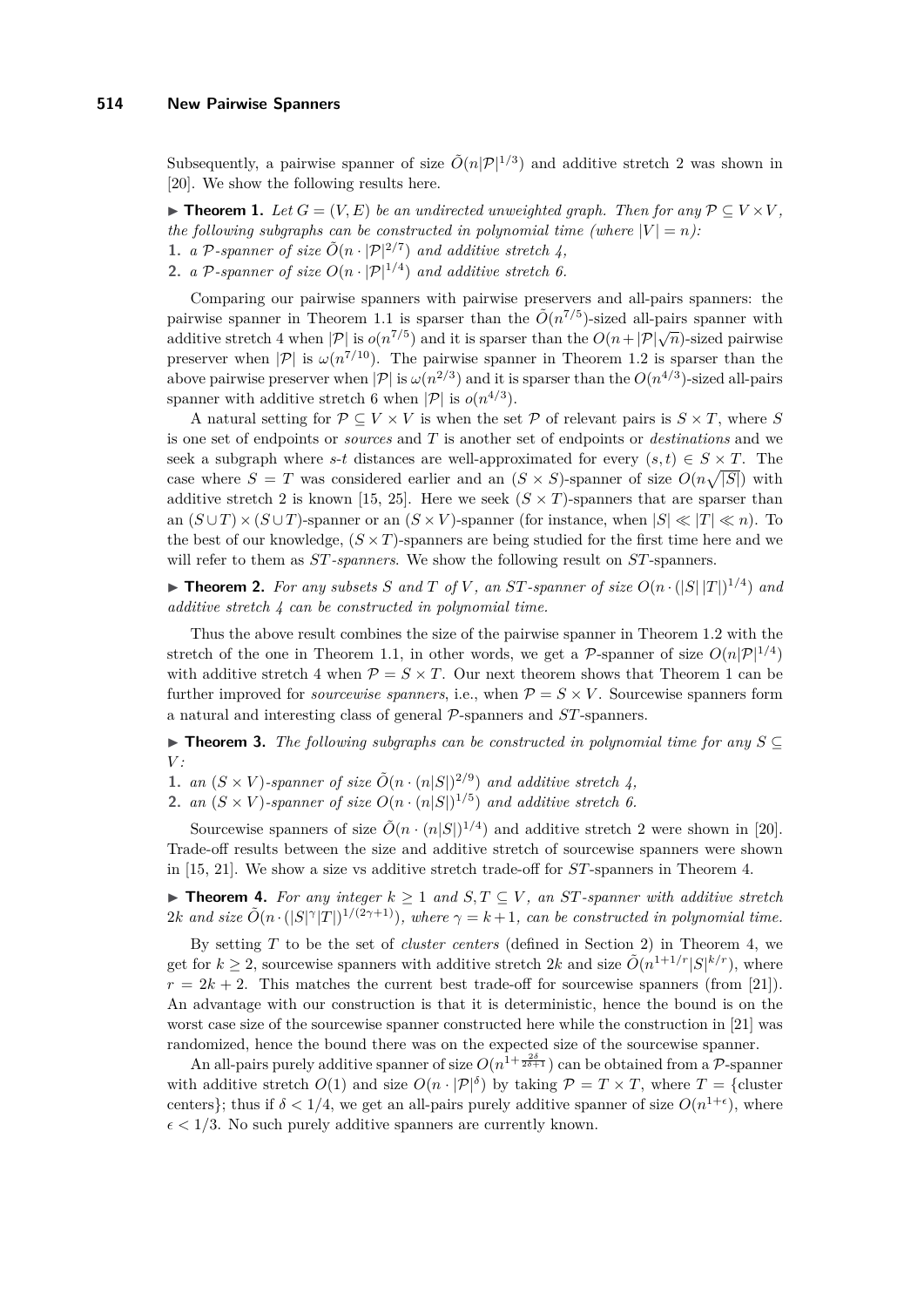#### **T. Kavitha 515**

#### **1.1 Background and Related Results**

Graph spanners were introduced by Peleg and Schaffer [\[23\]](#page-13-4) in 1989. The problem of efficiently constructing sparse spanners with a small multiplicative stretch is well-understood: Althöfer et al. [\[2\]](#page-12-5) in 1993 showed that in any weighted graph *G* on *n* vertices and for any integer  $k \geq 1$ , there is a spanner of size  $O(n^{1+1/k})$  with multiplicative stretch  $2k-1$ . More efficient constructions of spanners in weighted graphs can be found in [\[8,](#page-12-6) [27,](#page-13-5) [26\]](#page-13-6). There are several applications in graph/network algorithms that use spanners: for instance, approximate shortest paths [\[3,](#page-12-7) [11,](#page-12-8) [17\]](#page-12-9), approximate distance oracles [\[28,](#page-13-7) [7,](#page-12-10) [5\]](#page-12-11), labeling schemes [\[22,](#page-13-8) [19\]](#page-12-12), network design [\[24\]](#page-13-9), routing [\[4,](#page-12-13) [13,](#page-12-14) [14\]](#page-12-15).

For unweighted graphs, we seek spanners with purely additive stretch – the first such spanner was by Aingworth et al. [\[1\]](#page-12-0) (with followup work in [\[16,](#page-12-16) [18\]](#page-12-17)) which showed a spanner with additive stretch 2 and size  $O(n^{3/2})$ . The additive stretch 6 spanner is due to Baswana et al. [\[6\]](#page-12-2) and the additive stretch 4 spanner is due to Chechik [\[10\]](#page-12-1). The current best trade-off between sparsity and additive stretch is from [\[10\]](#page-12-1): for any  $\delta \in [3/17, 1/3)$ , there is a subgraph of size  $\tilde{O}(n^{1+\delta})$  and additive stretch  $\tilde{O}(n^{(1-3\delta)/2})$ .

Bollobás et al. [\[9\]](#page-12-18) were the first to study a variant of pairwise preservers – they studied *D-preservers* where the problem was to compute a sparse pairwise preserver for the set  $\mathcal{P} = \{(u, v): \delta_G(u, v) \geq D\}$ . As mentioned earlier, Coppersmith and Elkin [\[12\]](#page-12-3) studied the general problem of pairwise preservers for any  $\mathcal{P} \subseteq V \times V$ .

The study of pairwise spanners was initiated by Cygan et al. [\[15\]](#page-12-4) who showed the following trade-off for pairwise spanners – for any  $\mathcal{P} \subseteq V \times V$  and integer  $k \geq 1$ : additive stretch 4*k* and size  $O(n^{1+1/r} \cdot (k|\mathcal{P}|)^{k/2r})$ , where  $r = 2k+1$  and the following trade-off between size and additive stretch for sourcewise spanners – for any subset *S* and any integer  $k \geq 1$ : additive stretch 2*k* and size  $O(n^{1+1/r}(k|S|)^{k/r})$ , where  $r = 2k+1$ . Parter [\[21\]](#page-13-3) showed sparse *multiplicative* sourcewise spanners and a lower bound of  $\Omega(n|S|^{1/k}/k)$  on the size of a sourcewise spanner with additive stretch  $2(k-1)$ , for any integer  $k \geq 1$ .

### **1.2 Techniques**

All our algorithms start with the clustering step where vertices are grouped into *clusters* and at the end of this step, we are left with a post-clustering subgraph that contains all edges of *G*, except some inter-cluster edges. In each of our algorithms, the rest of the algorithm has to decide which of these missing inter-cluster edges should get added to the post-clustering subgraph. We use the steps of path-buying and path-hitting to make these decisions.

The *path-buying* step was introduced in [\[6\]](#page-12-2) and has been used in several spanner algorithms [\[15,](#page-12-4) [20,](#page-13-1) [21\]](#page-13-3); here each shortest path is "evaluated" and if it is affordable, the path is bought, i.e., its missing edges are added to the current subgraph. Otherwise it will have to be the case that the path is already well-approximated in the current subgraph. We use path-buying with appropriate value functions in our algorithms for pairwise/sourcewise spanner with additive stretch 6 and *ST*-spanner with additive stretch 4.

We use *path-hitting* in our other algorithms. Path-hitting was first seen in the near-quadratic time algorithm in [\[29\]](#page-13-10) for an  $\tilde{O}(n^{4/3})$ -sized spanner with additive stretch 6. This technique aims at hitting the neighborhood of each shortest path: this was done in [\[29\]](#page-13-10) by randomly sampling vertices and appropriate near-shortest paths between the sampled vertices and other vertices were added to form the spanner. In our path-hitting subroutines here, we select a small number of clusters so that certain critical subpaths of all our relevant shortest paths are hit, i.e., for each such subpath, there will be some cluster among our selected ones that intersects it. Finally, our subgraph will contain shortest paths between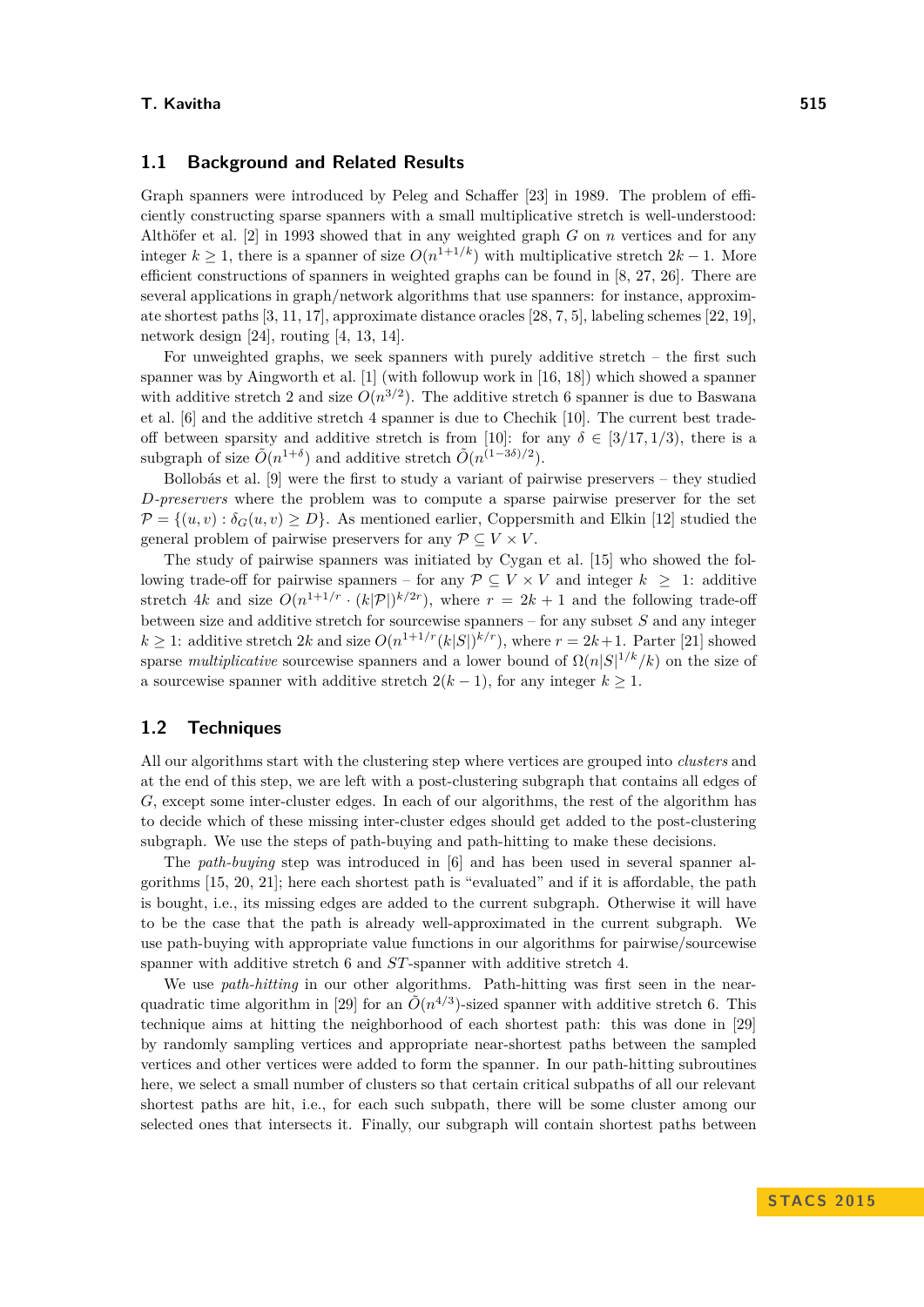#### **516 New Pairwise Spanners**

appropriate pairs of selected clusters.

Section [2](#page-3-0) describes the clustering step and other preliminaries. Theorems [1](#page-1-0) and [2](#page-1-2) are shown in Section [3.](#page-4-0) Section [4](#page-8-0) has our results on sourcewise spanners and Section [5](#page-10-0) has the trade-off result for *ST*-spanners. Due to space constraints, the proofs of some lemmas are omitted; they will be included in the full version of the paper.

## <span id="page-3-0"></span>**2 Preliminaries**

A *clustering* of a graph  $G = (V, E)$  is a collection  $\{C_1, \ldots, C_r\}$  where each  $C_i$  is a subset of vertices and  $C_i \cap C_j = \emptyset$  for  $i \neq j$ . Note that we do not require  $\cup_i C_i$  to be equal to *V*; the vertices in  $V - \bigcup_i C_i$  will be called *unclustered*. Associated with each cluster  $C_i$  is a vertex called its *center*, denoted by  $\text{center}(C_i)$ , with the following property: every vertex in  $C_i$  is a neighbor of center( $C_i$ ). Note that center( $C_i$ )  $\notin C_i$ .

Given a graph *G* and an integer *h*, where  $1 \leq h \leq n$ , the following simple procedure constructs a clustering  $C_h = \{C_1, \ldots, C_r\}$  and returns  $\langle C_h, U \rangle$ , where  $U = V - \cup_i C_i$  is the set of unclustered vertices.

– Initially all vertices are unclustered and  $\mathcal{C}_h$  is empty. While there is a vertex  $v$  with at least *h* unclustered neighbors, we form a new cluster *C* by picking any *h* of these neighbors of *v* and these vertices are now clustered; *v* becomes center(*C*) and *C* gets added to  $\mathcal{C}_h$ . When no vertex has *h* or more unclustered neighbors, this procedure terminates and returns  $\langle C_h, U \rangle$ , where *U* is the set of unclustered vertices.

It is easy to see that every pair of clusters is disjoint and each cluster *C* is a collection of *h* vertices. So  $|\mathcal{C}_h|$ , the number of clusters, is at most  $n/h$ . Associated with  $\mathcal{C}_h$  is a post-clustering subgraph  $G_h$  that consists of all the edges incident to unclustered vertices, all *intra-cluster* edges (i.e., edges  $(u, v)$  where both  $u$  and  $v$  belong to the same cluster), as well as the edges  $(v, c)$ , where *v* is a clustered vertex and *c* is the center of *v*'s cluster. It can be shown that  $G_h$  has  $O(nh)$  edges. We define the *cost* of a path below.

**If Definition 5.** For any path  $\rho$  in *G*, let cost( $\rho$ ) denote the number of edges of  $\rho$  that are missing in the post-clustering subgraph *Gh*.

The following lemma from [\[15\]](#page-12-4) gives a lower bound on the number of distinct clusters that are incident on a shortest path  $\rho$  whose cost is *t* or more. We say a cluster *C* and a shortest path  $\rho$  intersect each other if *C* and  $\rho$  have at least one vertex in common.

<span id="page-3-1"></span>**Lemma 6** (from [\[15\]](#page-12-4)). Let  $\rho$  be a shortest path in G with  $\cos(\rho) \geq t$ . Then there are at *least*  $t/2$  *distinct clusters of*  $C_h$  *that intersect*  $\rho$ *.* 

Another subroutine that our algorithms will use is that of efficiently computing a smallsized "hitting set"  $A \subseteq \mathcal{C}_h$  for a set *Q* of paths. We define such a set *A* below.

**► Definition 7.** Let *Q* be a set of paths. Then  $A ⊆ C_h$  is a *hitting set* for *Q* if for every path  $q \in Q$ , there is at least one cluster in A that intersects q.

When each  $q \in Q$  has several clusters incident on it, a small-sized hitting set can be computed easily by the greedy algorithm. We know from Lemma [6](#page-3-1) that if a shortest path has many missing edges in *Gh*, then it has several distinct clusters incident on it. Lemma [8](#page-3-2) uses this property to obtain a small-sized hitting set for such a set *Q* of paths.

<span id="page-3-2"></span>**► Lemma 8.** Let *Q* be a set of shortest paths such that each  $q \in Q$  has at least  $\lambda$  missing *edges in*  $G_h$ *. Then the greedy algorithm finds a hitting set*  $A \subseteq C_h$  *of size*  $O(n/(h\lambda) \cdot \log |Q|)$ *for Q.*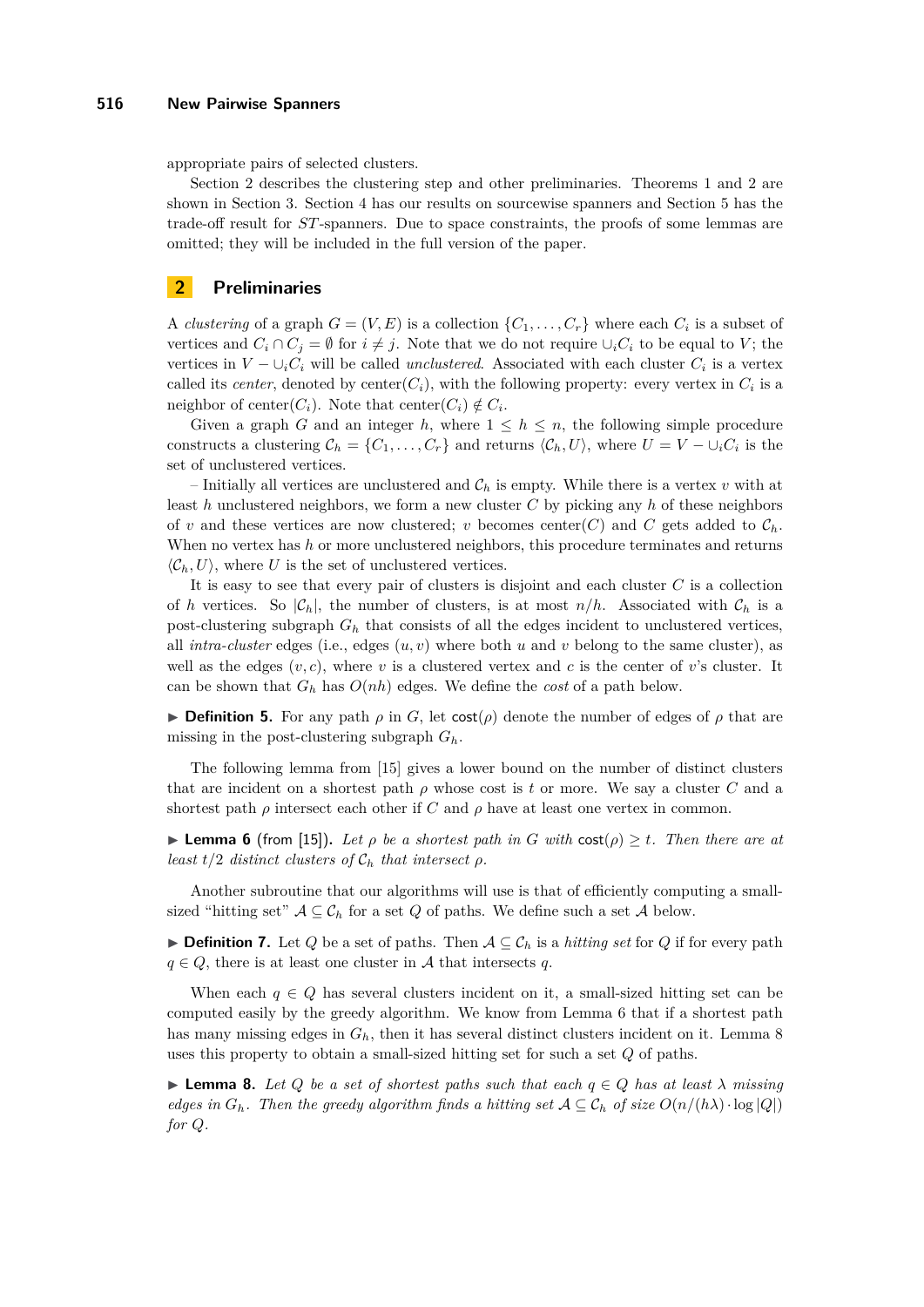<span id="page-4-1"></span>

**Figure 1** If  $\delta_H(a, b) > \delta_G(a, b) + 4$  before Step 5 of our algorithm, then we would have bought a path  $SP(x, y)$  of length at most  $\delta_G(a, b)$  between  $C'$  and  $C''$  in Step 5. The *u*-*v* path  $u-a-x-y-b-v$ has length at most  $\delta_G(u, v) + 4$ .

It will be convenient to assume that there is a *unique* shortest path between any pair of vertices. So for every pair of vertices  $u$  and  $v$ , we will choose one  $u$ - $v$  shortest path in  $G$ as *the u-v* shortest path (denoted by  $SP(u, v)$ ) and we will ensure that every subpath of a chosen shortest path is again a chosen shortest path. Let  $\mathcal{F} = \{\rho_1, \ldots, \rho_{\binom{n}{2}}\}$  be the set of all these chosen shortest paths in *G*.

Let  $Q \subseteq \mathcal{F}$  be the set of shortest paths p such that  $\text{cost}(p) \geq (n \log n)/h^2$ . Lemma [8](#page-3-2) tells us that *Q* has a hitting set  $\mathcal{X}_h$  of size  $O(h)$ . Consider the step of augmenting the postclustering subgraph  $G_h$  with the edges of BFS trees rooted at the centers of clusters in  $\mathcal{X}_h$ . As there are only  $O(h)$  such trees, the total number of edges added by this augmentation is  $O(nh)$ . The following lemma from [\[20\]](#page-13-1) is a useful consequence of this augmentation.

<span id="page-4-2"></span>▶ **Lemma 9.** *Let u and v be a pair of vertices such that*  $cost(SP(u, v)) \geq (n \log n)/h^2$ . *Then the augmented post-clustering graph has a <i>u*-*v path of length at most*  $\delta_G(u, v) + 2$ *.* 

## <span id="page-4-0"></span>**3 Pairwise Spanners**

In this section we prove Theorems [1](#page-1-0) and [2](#page-1-2) stated in Section [1.](#page-0-0) We first describe the construction of a P-spanner of size  $\tilde{O}(n|\mathcal{P}|^{2/7})$  with additive stretch 4. The input is an undirected unweighted graph  $G = (V, E)$  along with  $P \subseteq V \times V$ .

Our algorithm starts by running the clustering step with an appropriate parameter *h* and augments the post-clustering graph *G<sup>h</sup>* by adding BFS trees rooted at the centers of clusters in  $\mathcal{X}_h$ , where  $\mathcal{X}_h$  is an  $O(h)$ -sized hitting set for  $Q = \{ \rho \in \mathcal{F} : \text{cost}(\rho) \geq (n \log n)/h^2 \}.$  Call the resulting graph *H*.

We are ready to buy  $2\ell$  new edges for each  $(u, v) \in \mathcal{P}$ , for an appropriate parameter  $\ell$ . If  $p = SP(u, v)$  is *expensive*, i.e.,  $cost(p) > 2\ell$ , then we buy only a prefix  $p'$  and a suffix  $p''$  of p such that  $cost(p') = cost(p'') = \ell$ . The main idea here is *path-hitting* – we find small-sized sets A and B of clusters so that there is a cluster  $C' \in \mathcal{A}$  that intersects  $p'$  and there is a cluster in  $C'' \in \mathcal{B}$  that intersects  $p''$ .

For each pair of clusters  $(C_0, C_1) \in \mathcal{A} \times \mathcal{B}$ , we add to *H* at most one shortest path over all pairs of vertices in  $C_0 \times C_1$ . Then we have an approximate shortest path between *u* and *v* of the form  $u - C' \leadsto C'' - v$ , where  $C' \in \mathcal{A}$  and  $C'' \in \mathcal{B}$ , and we will show that this resulting *u*-*v* path has additive stretch 4 (see Figure [1\)](#page-4-1).

Our algorithm is presented below, let  $h = \frac{q}{2^{7}} \log^{3/7} n$  and  $\ell = \frac{q}{\log^{3/2} n} / h^{5/2}$ .

- **1.** Run the clustering step with the above *h* and let *G<sup>h</sup>* be the post-clustering subgraph. Augment  $G_h$  with  $O(h)$  BFS trees as described above. Let  $H$  be the resulting graph.
- **2.** For each  $(u, v) \in \mathcal{P}$  do:  $(\text{let } \rho = SP(u, v))$ 
	- (a) if  $\text{cost}(\rho) \leq 2\ell$  then add all the missing edges of  $\rho$  to *H*.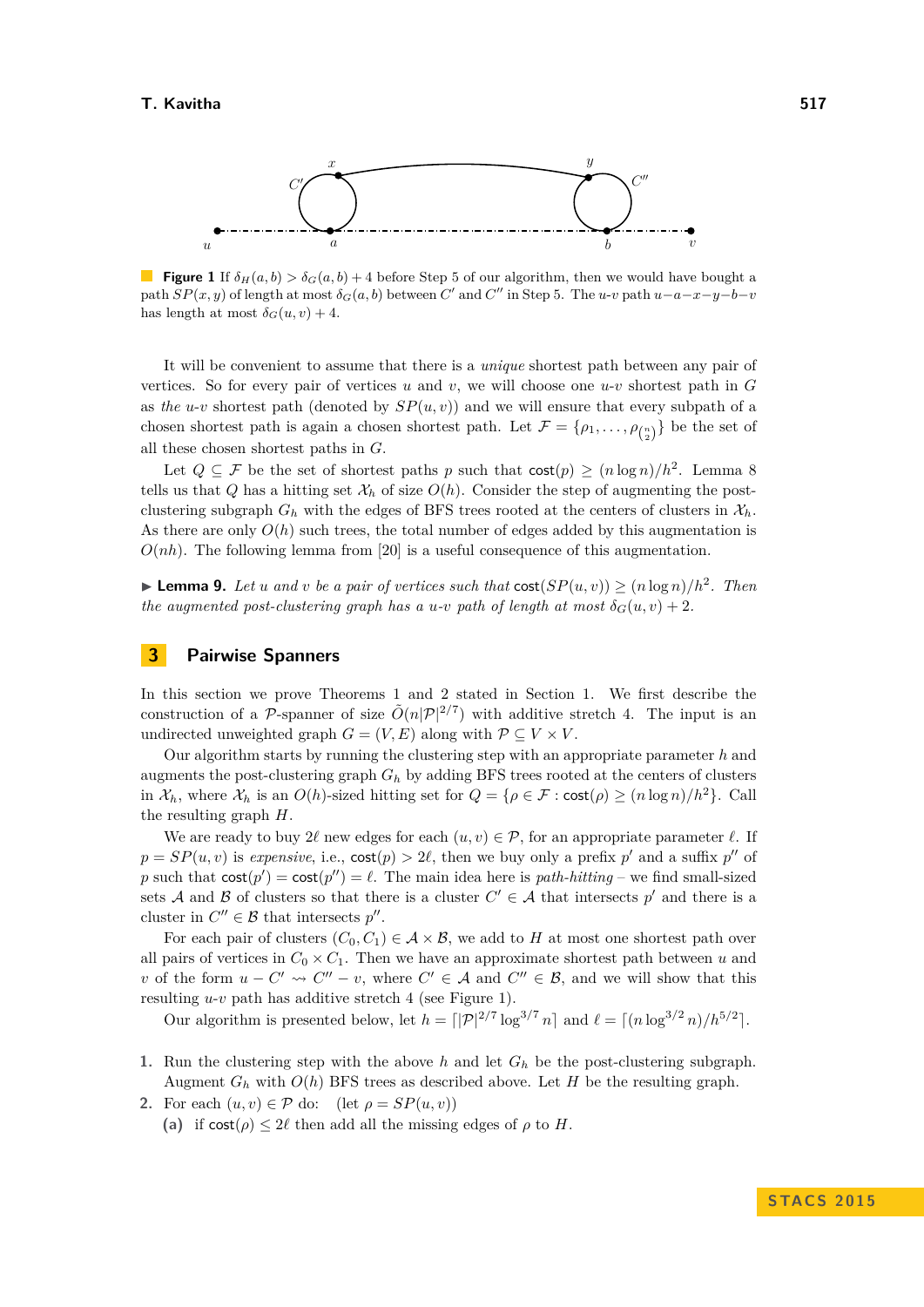- **(b)** else add to *H* all the missing edges of  $\text{prefix}(p)$  and  $\text{suffix}(p)$ , where  $\text{prefix}(p)$  (similarly, suffix( $\rho$ )) is the minimal prefix (resp., suffix) of  $\rho$  that has  $\ell$  edges missing in *Gh*.
- **3.** For each  $p \in \mathcal{F}$  such that  $\text{cost}(p) > 2\ell$  do: {*recall that*  $\mathcal{F}$  *is the set of all shortest paths*} let  $Q_0 = \{\text{prefix}(p) : p \in \mathcal{F}\}\$ and  $Q_1 = \{\text{suffix}(p) : p \in \mathcal{F}\}.$
- **4.** Determine A and B greedily, where  $A =$  hitting set for  $Q_0$  and  $B =$  hitting set for  $Q_1$ .
- **5.** For each  $C_0 \in \mathcal{A}$  and  $C_1 \in \mathcal{B}$  do:
	- if there is a pair  $(x, y) \in C_0 \times C_1$  such that  $\delta_H(x, y) > \delta_G(x, y) + 4$ , then find such a pair  $(x', y') \in C_0 \times C_1$  with least  $\delta_G(x', y')$  and add to *H* all the missing edges in  $SP(x', y')$ .

Lemma [10](#page-5-0) shows that  $H$  is a  $\mathcal{P}$ -spanner with additive stretch 4 and Lemma [11](#page-5-1) bounds the size of the subgraph *H*. Thus Theorem [1.](#page-1-0)1 follows.

<span id="page-5-0"></span>**Lemma 10.** Let H be the subgraph computed by the algorithm above. Then  $\delta_H(u, v)$   $\leq$  $\delta_G(u, v) + 4$  *for each*  $(u, v) \in \mathcal{P}$ .

**Proof.** Consider any pair  $(u, v) \in \mathcal{P}$  and let  $\rho = SP(u, v)$ . If  $cost(\rho) \leq 2\ell$  then by Step 2(a), the entire path  $\rho$  is present in *H* and so  $\delta_H(u, v) = \delta_G(u, v)$  in this case. If  $\cosh(\rho) > 2\ell$ then there is a cluster  $C' \in \mathcal{A}$  incident on the prefix  $\rho'$  of  $\rho$  and a cluster  $C'' \in \mathcal{B}$  incident on the suffix  $\rho''$  of  $\rho$ .

Let *a* be the first vertex of *C*' incident on  $\rho$  and *b* be the last vertex of *C*" incident on  $\rho$ (see Figure [1\)](#page-4-1). If  $\delta_H(a, b) > \delta_G(a, b) + 4$  before Step 5 of our algorithm, then we would have bought a path of length at most  $\delta_G(a, b)$  between  $C'$  and  $C''$  in Step 5. Thus after Step 5, we have  $\delta_H(a, b) \leq$  diameter<sub>H</sub>(*C'*) +  $\delta_H(C', C'')$  + diameter<sub>H</sub>(*C''*)  $\leq \delta_G(a, b) + 4$ .

In Step 2(b) of our algorithm, we would have added all edges in the *u*-*a* subpath and the *b*-*v* subpath of  $\rho$ , so  $\delta_H(u, a) = \delta_G(u, a)$  and  $\delta_H(b, v) = \delta_G(b, v)$ . Thus at the end of the algorithm, we have  $\delta_H(u, v) \leq \delta_H(u, a) + \delta_H(a, b) + \delta_H(b, v) \leq \delta_G(u, v) + 4$ .

<span id="page-5-1"></span>**Example 11.** The size of the final subgraph *H* is  $O(nh)$ , where  $h = \frac{|\mathcal{P}|^{2/7}}{\log^{3/7} n}$ .

**Proof.** Initially the size of *H* is the size of the post-clustering graph  $G_h$ , which is  $O(nh)$ . The size of *H* remains  $O(nh)$  after the augmentation with  $O(h)$  BFS trees. We buy at most 2 $\ell$  edges per pair in P in Step 2, so this adds to  $2\ell|\mathcal{P}|$ . For each  $(C_0, C_1) \in \mathcal{A} \times \mathcal{B}$ , we buy at most one shortest path – also such a shortest path has at most  $(n \log n)/h^2$  missing edges in *Gh*; otherwise it would already have been approximated within an additive stretch of 2 in *H* by some BFS tree (by Lemma [9\)](#page-4-2). So we buy at most  $(n \log n)/h^2$  edges per  $(C_0, C_1) \in \mathcal{A} \times \mathcal{B}$ .

It follows from Lemma [8](#page-3-2) that  $|\mathcal{A}|$  and  $|\mathcal{B}|$  are at most  $O(n \log n/(h\ell))$ . Thus the total number of edges bought in Step 5 is  $O((n \log n)/h^2 \cdot (n \log n/h\ell)^2)$ . This is  $O(nh)$  since  $\ell = \lceil (n \log^{3/2} n)/h^{5/2} \rceil$ . Thus the total size of *H* is  $O(nh + \ell |P|)$ . Substituting the values of l and *h*, it follows that the size of *H* is  $O(n |P|^{2/7} \log^{3/7} n)$ .

**A pairwise spanner with additive stretch 6.** We now show a simple algorithm to construct a P-spanner of size  $O(n|\mathcal{P}|^{1/4})$  and additive stretch 6. The main step here is *path-buying* – for each shortest path  $\rho$  whose endpoints are in  $\mathcal{P}$ , if  $\rho$  is "affordable", then we *buy*  $\rho$ , i.e., add to  $H$  all the missing edges of  $\rho$ .

Definition [12](#page-6-0) captures the value of a path. For any pair of clusters  $C_1, C_2$  in a subgraph *H*, let  $\delta_H(C_1, C_2) = \min\{\delta_H(a, b) : a \in C_1, b \in C_2\}$ . Similarly, for any pair of clusters  $C_1, C_2$ incident on a path *p*, let  $\delta_p(C_1, C_2)$  be the minimum value of  $\delta_p(x, y)$ , where  $x \in C_1$  and  $y \in C_2$  lie on path *p*.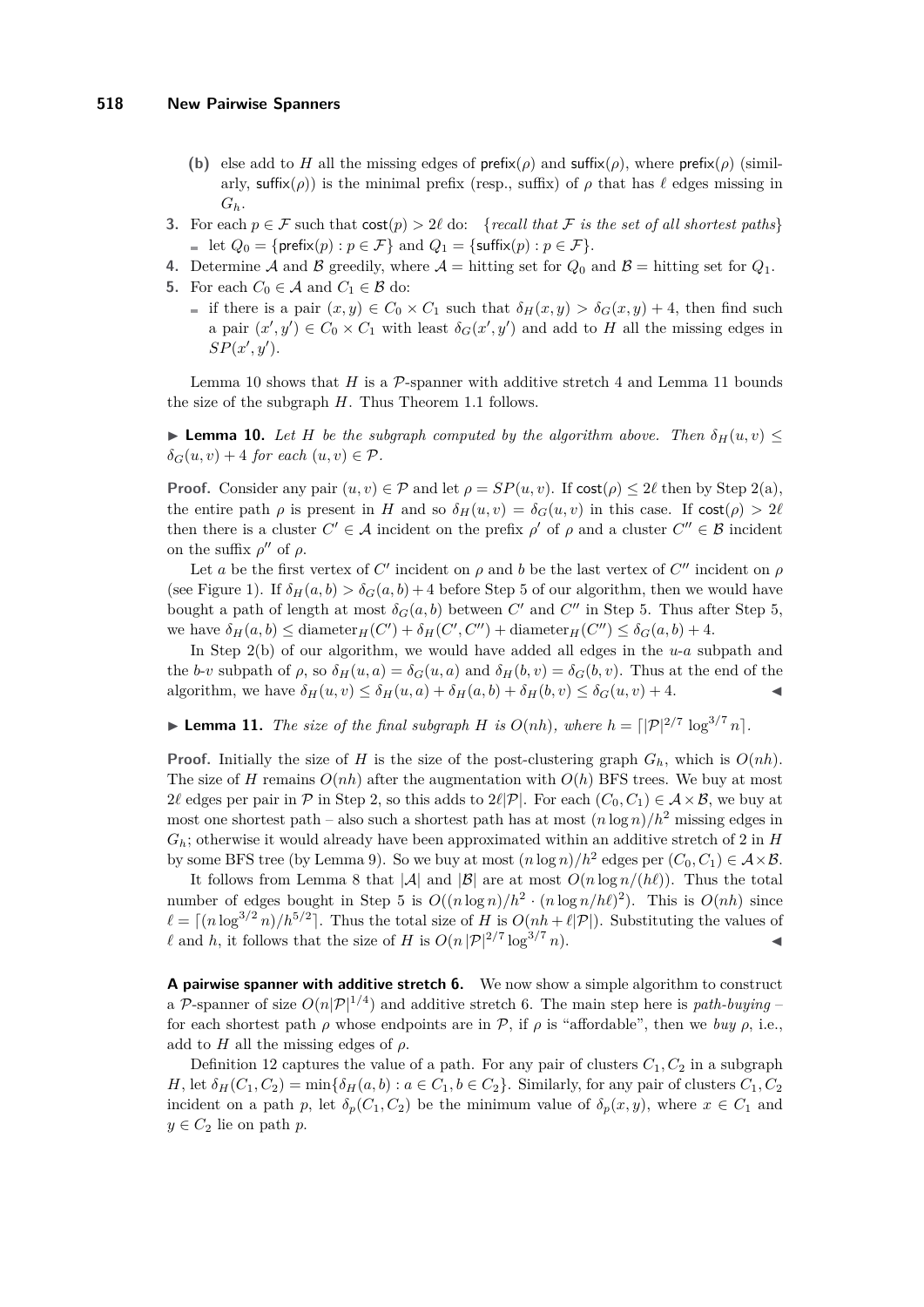<span id="page-6-3"></span>

**Figure 2** We have  $\delta_H(C_0, C') \leq \delta_\rho(C_0, C')$  and  $\delta_H(C', C_1) \leq \delta_\rho(C', C_1)$ . Since the diameter of each cluster is 2, this implies  $\delta_H(a, b) \leq \delta_G(a, b) + 6$ .

<span id="page-6-0"></span> $\triangleright$  **Definition 12.** For any subgraph *H* of *G* and path *p* in *G*, let value<sub>*H*</sub>(*p*) be the number of pairs of clusters  $(C_1, C_2)$  incident on *p* such that  $\delta_p(C_1, C_2) < \delta_f(C_1, C_2)$ .

Thus value<sub>H</sub> $(p)$  is the number of pairs of clusters incident on *p* whose distance in *H* would improve upon adding *p* to *H*. We also extend the cost function used in our earlier algorithm to  $\text{cost}_H()$ : for any path *p*, let  $\text{cost}_H(p)$  be the number of edges of *p* that are missing in *H*. Our algorithm is described below. Let  $h = \lfloor |\mathcal{P}|^{1/4} \rfloor$  and  $\ell = \lceil n/h^3 \rceil$ .

- **1.** Run the clustering step with parameter *h*. Let *H* be the post-clustering subgraph  $G_h$ .
- **2.** For each  $(u, v) \in \mathcal{P}$  do: (let  $\rho = SP(u, v)$ )
	- (a) if  $\text{cost}_H(\rho) \le \max\{4\ell, 8 \text{ value}_H(\rho)/\ell\}$  then buy  $\rho$ .
	- **(b)** else buy prefix( $\rho$ ) and suffix( $\rho$ ).  $[\text{prefix}(\rho)]$  is the minimal prefix of  $\rho$  such that  $\text{cost}_H(\text{prefix}(\rho)) = \ell$  and similarly, suffix( $\rho$ ) is the minimal suffix of  $\rho$  such that  $\text{cost}_H(\text{suffix}(\rho)) = \ell$ .]

<span id="page-6-2"></span>► **Lemma 13.** *For every pair*  $(u, v) \in \mathcal{P}$ *, we have*  $\delta_H(u, v) \leq \delta_G(u, v) + 6$ *.* 

**Proof.** Let  $\rho \in \mathcal{F}$  be the *u*-*v* shortest path, where  $(u, v) \in \mathcal{P}$ . This path  $\rho$  gets considered in Step 2 of our algorithm. If we buy  $\rho$  in Step 2(a), then  $\delta_H(u, v) = \delta_G(u, v)$ . Hence assume *ρ* was not bought, let  $cost_H(\rho) = t$  when *ρ* gets considered in Step 2. That is, at the time of processing  $\rho$  in Step 2, there are t edges of  $\rho$  missing in the current subgraph *H*.

We know that  $t > 4\ell$ , otherwise  $\rho$  would have been bought in Step 2(a). In Step 2(b), the prefix and suffix of  $\rho$  with  $\ell$  edges missing in *H*, i.e.,  $\rho' = \text{prefix}(\rho)$  and  $\rho'' = \text{suffix}(\rho)$ , are bought. Let  $q = \rho - (\rho' \cup \rho'')$ , this is the *middle portion* of  $\rho$  consisting of  $t - 2\ell$  missing edges. It follows from Lemma [6](#page-3-1) that there are at least  $\ell/2$  clusters incident on  $\rho'$  and on  $\rho''$ .

Let  $\mathcal{A}_0$  (similarly,  $\mathcal{A}_1$ ) be the set of clusters incident on  $\rho'$  (resp.,  $\rho''$ ). The subpath *q* has at least  $(t - 2\ell)/2$  incident clusters (call this set of clusters  $\mathcal{B}$ ). We will show Claim [1.](#page-6-1)

<span id="page-6-1"></span>► Claim 1. There are clusters  $C_0 \in \mathcal{A}_0$ ,  $C' \in \mathcal{B}$ , and  $C_1 \in \mathcal{A}_1$  such that  $\delta_H(C_0, C') \leq$  $\delta_{\rho}(C_0, C')$  and  $\delta_H(C', C_1) \leq \delta_{\rho}(C', C_1)$ .

We will now assume the above claim and finish the proof of Lemma [13.](#page-6-2) Then we will prove Claim [1.](#page-6-1) This claim guarantees that the graph *H* contains a path  $C_0 \rightarrow C' \rightarrow C_1$ such that the  $C_0 \rightsquigarrow C'$  subpath has length at most  $\delta_\rho(C_0, C')$  and the  $C' \rightsquigarrow C_1$  subpath has length at most  $\delta_{\rho}(C', C_1)$  (see Figure [2\)](#page-6-3). Thus there are vertices  $a \in \rho' \cap C_0$  and  $b \in \rho'' \cap C_1$ such that  $\delta_H(a, b) \leq \delta_G(a, b) + 6$  (via the  $C_0 \rightsquigarrow C' \rightsquigarrow C_1$  path in *H* and diameter<sub>*H*</sub>(*C*)  $\leq 2$ for all  $C \in \mathcal{C}_h$ ). We buy all the missing edges in  $\rho'$  and in  $\rho''$  in Step 2(b), hence we have  $\delta_H(u, a) = \delta_G(u, a)$  and  $\delta_H(b, v) = \delta_G(b, v)$ . Since  $\delta_H(u, v) \leq \delta_H(u, a) + \delta_H(a, b) + \delta_H(b, v)$ , we get  $\delta_H(u, v) \leq \delta_G(u, v) + 6$ .

**Proof of Claim [1.](#page-6-1)** Suppose there are no such clusters  $C_0, C'$ , and  $C_1$ . Then for each cluster  $C' \in \mathcal{B}$ , either  $\delta_{\rho}(C_0, C') < \delta_H(C_0, C')$  for every  $C_0 \in \mathcal{A}_0$  or  $\delta_{\rho}(C', C_1) < \delta_H(C', C_1)$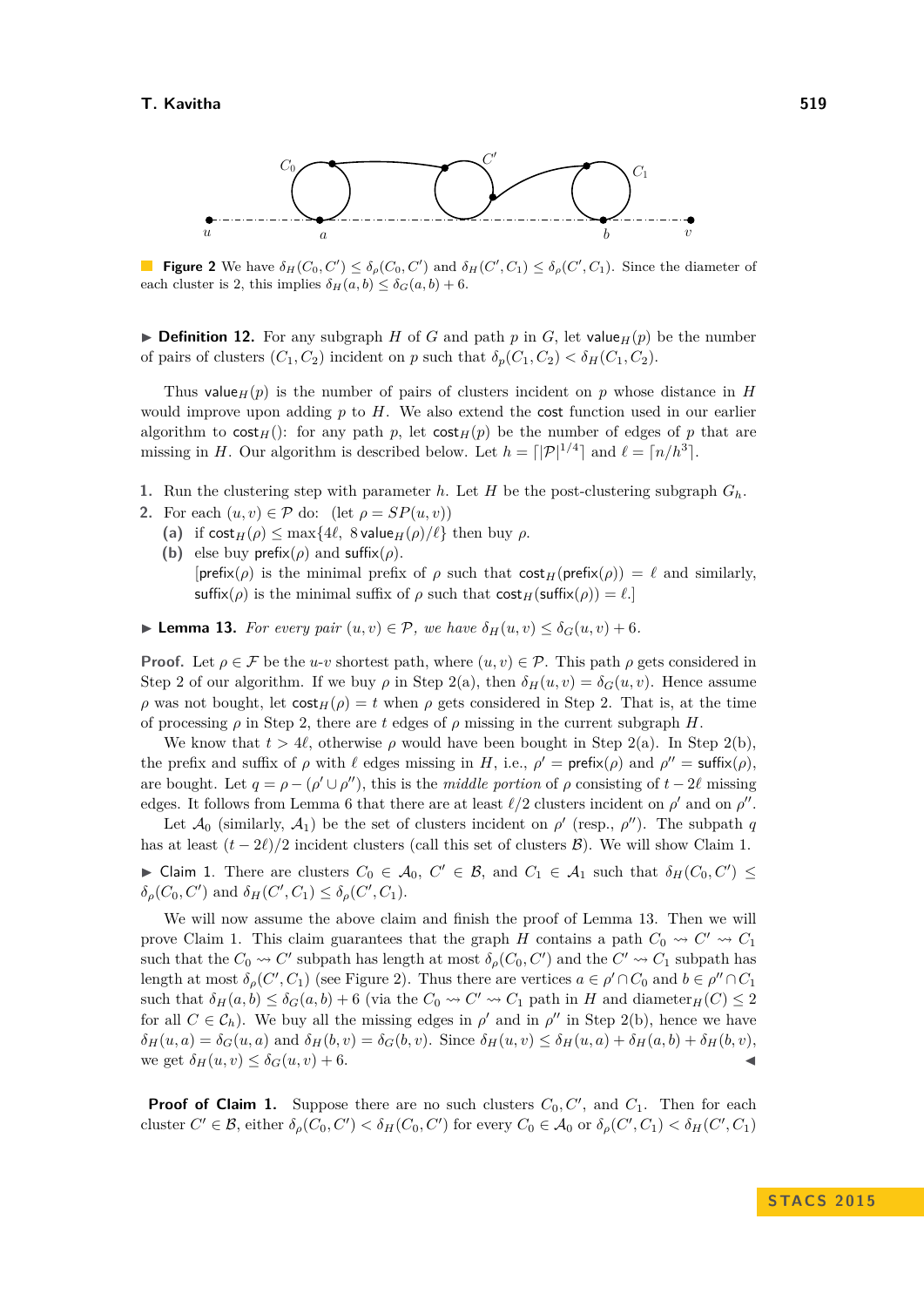for every  $C_1 \in \mathcal{A}_1$ . Since  $|\mathcal{A}_0| \ge \ell/2$ ,  $|\mathcal{A}_1| \ge \ell/2$ , and  $|\mathcal{B}| \ge (t-2\ell)/2$ , this means that

<span id="page-7-0"></span>
$$
\mathsf{value}_H(\rho) \ge \frac{\ell}{2} \cdot \frac{t - 2\ell}{2} > \frac{\ell}{2} \cdot \frac{t}{4} = \frac{\ell \cdot t}{8},\tag{1}
$$

where the second inequality follows from the fact that  $t > 4\ell$ , so  $\ell < t/4$ , thus  $t - 2\ell >$ *t/*2. Since we did not buy *ρ* in Step 2(a), it must be the case that  $t > 8$  value<sub>H</sub>(*p*)/ $\ell$ , i.e. value<sub>H</sub>( $\rho$ )  $\lt \ell \cdot t/8$ . This contradicts Inequality [\(1\)](#page-7-0).

<span id="page-7-1"></span>**Example 14.** *The size of the final subgraph H is*  $O(n|\mathcal{P}|^{1/4})$ *.* 

**Proof.** Initially the size of *H* is  $O(nh)$  which is  $O(n|\mathcal{P}|^{1/4})$ . The total number of edges added in Step 2(b) is at most  $2\ell |\mathcal{P}|$  since we buy at most  $2\ell$  edges per element in P. Since  $\ell = \lceil n/h^3 \rceil$  where  $h = \lceil |\mathcal{P}|^{1/4} \rceil$ , it follows that  $O(\ell |\mathcal{P}|)$  is  $O(n |\mathcal{P}|^{1/4})$ . The total number of edges added in Step 2(a) is  $\sum_{\rho} \text{cost}(\rho)$  where the sum is over all the paths  $\rho$  that got bought in this step during the entire algorithm.

Let us evaluate  $\sum_{\rho} \text{cost}(\rho)$  for the paths  $\rho$  bought in Step 2(a) – this is at most  $4\ell|\mathcal{P}|$  +  $\sum_{\rho}$  8 value<sub>*H*</sub>( $\rho$ )/ $\ell$  since we buy  $\rho$  only when  $\text{cost}_H(\rho) \le \max\{4\ell, 8 \text{ value}_H(\rho)/\ell\}$ . Let us bound  $\sum_{\rho}$  value<sub>*H*</sub>( $\rho$ )/ $\ell$  where the sum is over all the paths bought.

We say a pair of clusters  $(C_1, C_2) \in C_h \times C_h$  supports  $\rho$  if  $(C_1, C_2)$  contributes positively to value<sub>H</sub>( $\rho$ ). Consider all the shortest paths that were supported by a fixed pair  $(C_1, C_2)$ . We claim at most 5 of them could have been bought in our algorithm. This is because once a shortest path *ρ* supported by  $(C_1, C_2)$  gets bought, we have  $\delta_H(C_1, C_2) \leq \delta_G(C_1, C_2) + 4$ since this path  $\rho$  is  $SP(x, y)$  for some  $(x, y) \in C_1 \times C_2$ . Thereafter, every time a path supported by  $(C_1, C_2)$  gets bought,  $\delta_H(C_1, C_2)$  (strictly) decreases. Thus

$$
\sum_{\rho} \frac{\text{value}_H(\rho)}{\ell} = \frac{1}{\ell} \sum_{(C_1, C_2)} \text{number of paths supported by } (C_1, C_2) \text{ that got bought } \leq \frac{5 |\mathcal{C}_h|^2}{\ell},
$$

where the middle sum is over all pairs of clusters  $(C_1, C_2) \in C_h \times C_h$ . Substituting  $|C_h|$  $n/h$  and  $\ell = \lceil n/h^3 \rceil$ , the right side above is bounded by  $O(nh)$ . Hence the size of *H* is  $O(n|\mathcal{P}|^{1/4}).$  $\blacksquare$ ).

Theorem [1.](#page-1-0)2 follows from Lemmas [13](#page-6-2) and [14.](#page-7-1) This finishes the proof of Theorem [1](#page-1-0) stated in Section [1.](#page-0-0)

**An** *ST***-spanner with additive stretch 4.** The input here is  $G = (V, E)$  along with  $S \subseteq V$ and  $T \subseteq V$ . We assume without loss of generality that  $|S| \leq |T|$ . Our algorithm here again uses *path-buying*, however with a new value function that is defined below.

 $\triangleright$  **Definition 15.** For any subgraph *H* of *G* and any path *p* in *G* with one endpoint in *S* (call this vertex *s*) and the other endpoint in *T* (call this vertex *t*), define value<sub>*H*</sub>(*p*) as follows:

$$
\mathsf{value}_H(p) = \ell \cdot |\{C_0 : \delta_p(s, C_0) < \delta_H(s, C_0)\}| + 2 \cdot |\{(C_1, C_2) : \delta_p(C_1, C_2) < \delta_H(C_1, C_2)\}|,
$$

where all the clusters  $C_0, C_1, C_2$  above have to be incident on *p* and the value  $\ell = \lceil n/h^3 \rceil$ (the parameter *h* will be set to  $\lfloor (|S| |T|)^{1/4} \rfloor$ ).

In other words, value<sub>*H*</sub>(*p*) =  $\ell \alpha_1 + 2\alpha_2$ , where  $\alpha_1$  is the number of clusters incident on *p* whose distance to *s* via *p* is better than the current distance to *s* in *H* and  $\alpha_2$  is the number of pairs of clusters incident on *p* whose distance in *p* is better than their current distance in *H*. Our algorithm is described below. Let  $h = \lfloor (|S| |T|)^{1/4} \rfloor$ .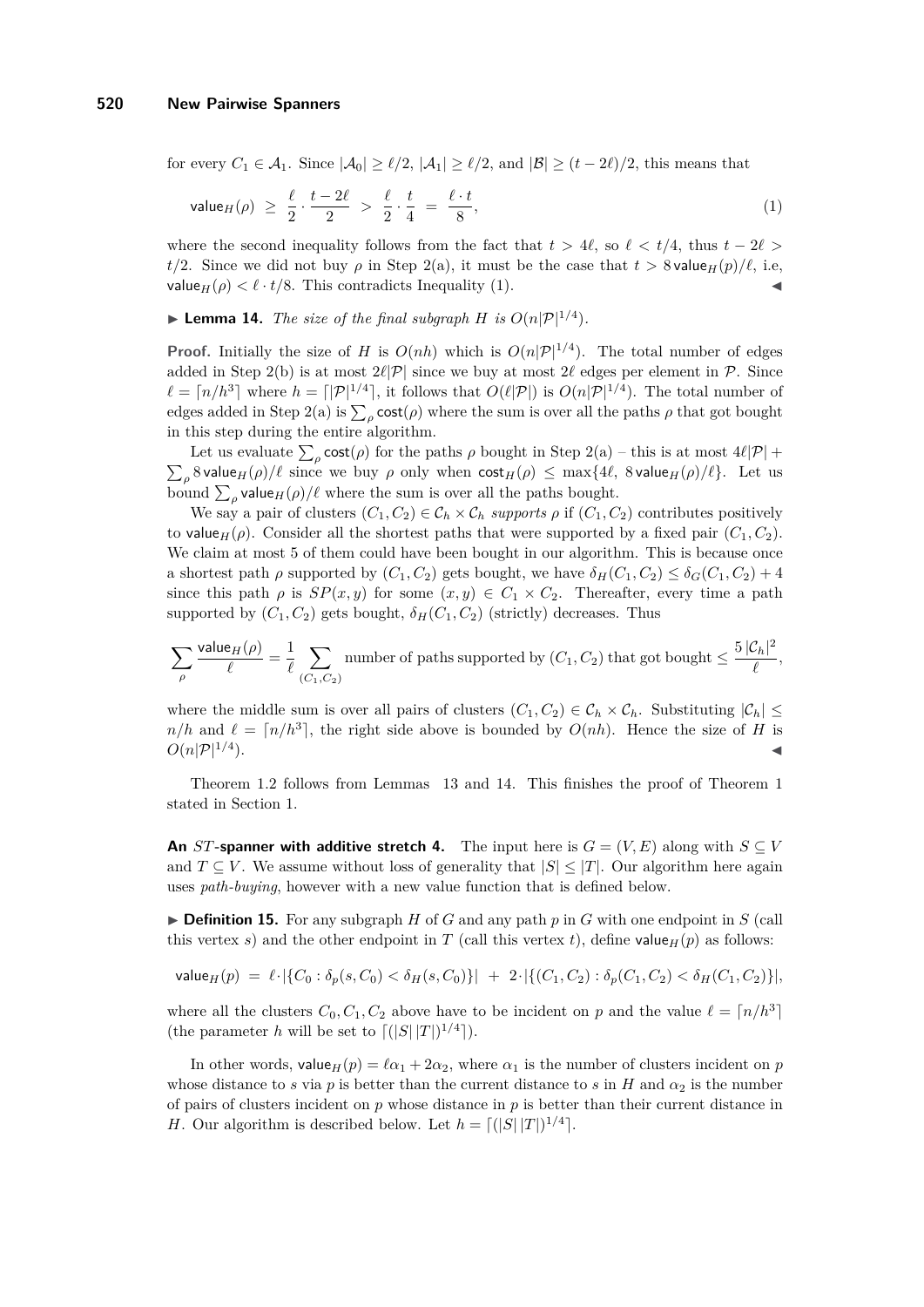#### **T. Kavitha 521**

- **1.** Run the clustering step with parameter *h*. Let *H* be the post-clustering subgraph  $G_h$ .
- **2.** For each  $(s,t) \in S \times T$  do:  $(\text{let } p = SP(s,t))$ 
	- (a) If  $\cosh H(p) \le \max\{2\ell, 4$  value $\ln(p)/\ell\}$  then add to *H* all the missing edges of *p*.
	- **(b)** Else buy the minimal suffix  $p'$  of  $p$  such that  $\text{cost}_H(p') = \ell$ , i.e., add to  $H$  the last  $\ell$ missing edges of *p*.

Lemma [16](#page-8-1) states the correctness of the above algorithm. Its proof (which is omitted here) is similar to the proofs of Lemmas [13](#page-6-2) and [14.](#page-7-1) Theorem [2](#page-1-2) stated in Section [1](#page-0-0) thus follows.

<span id="page-8-1"></span>▶ **Lemma 16.** *The size of the final subgraph H is*  $O(n \cdot (|S||T|)^{1/4})$ *. For every pair*  $(s, t) \in$  $S \times T$ *, we have*  $\delta_H(s,t) \leq \delta_G(s,t) + 4$ *.* 

## <span id="page-8-0"></span>**4 Sourcewise spanners**

The input here is  $G = (V, E)$  along with a subset of *V*, which is the set of *sources*. In this section we will prove Theorem [3.](#page-1-3) We first show Theorem [3.](#page-1-3)2 whose proof follows quite easily from our *ST*-spanner with additive stretch 4 (shown in the previous section). Let  $S' \subseteq V$ be the set of sources here – we will be using the symbols *S* and *T* for the 2 sets in the  $ST$ -spanner algorithm, so we use the symbol  $S'$  to refer to the set of sources here. Broadly speaking, we take the sets  $S$  and  $T$  in the  $ST$ -spanner to be the set  $S'$  and the set of all cluster centers to get a sourcewise spanner.

However we need to be careful about which of  $S$ ,  $T$  becomes  $S'$  and which becomes the set of cluster centers: recall that our algorithm for  $ST$ -spanners assumed  $|S| \leq |T|$ . So we assign the sets *S* and *T* as follows: if  $|S'| \leq n^{2/3}$  then assign  $S = S'$  else assign  $T = S'$ . More precisely, our algorithm does the following:

- **1.** Run the clustering step with parameter  $h = \lfloor (n|S'|)^{1/5} \rfloor$ . Let *H* be the post-clustering subgraph  $G_h$ . Let  $T' = \{\text{cluster centers}\}.$
- **2.** If  $|S'| \le n^{2/3}$  then set  $S = S'$  and  $T = T'$ ; else set  $S = T'$  and  $T = S'$ .
- **3.** Run Step 2 of our *ST*-spanner algorithm with additive stretch 4 (the parameter  $\ell =$  $\lceil n/h^3 \rceil$ ; return the *ST*-spanner *H*.

It can be shown (proof omitted here) that the subgraph returned by the *ST*-spanner algorithm is an  $(S' \times V)$ -spanner with additive stretch 6 and that this subgraph has size  $O(n \cdot (n|S'|)^{1/5})$ . Thus Theorem [3.](#page-1-3)2 stated in Section [1](#page-0-0) follows.

We now prove Theorem [3.](#page-1-3)1 by describing an algorithm to construct a sparse  $(S \times V)$ spanner with additive stretch 4, where  $S \subseteq V$  is the set of sources. We run the clustering step with  $h = \lfloor (|S|n \log^2 n)^{2/9} \rfloor$  and initialize the subgraph *H* to the post-clustering subgraph  $G_h$ . Then we augment *H* with BFS trees rooted at  $O(h)$  selected cluster centers so that every path  $p \in \mathcal{F}$  with  $\cosh(p) \geq (n \log n)/h^2$  has some adjacent cluster center that has been selected. For every  $s \in S$  and cluster C, we pick the shortest path between *s* and its closest vertex  $x \in C$  (in case of ties, *x* is chosen arbitrarily) and call it  $SP(s, C)$  henceforth.

Let  $\mathcal{R} \subseteq \mathcal{F}$  be the collection of paths  $SP(s, C)$  where  $s \in S$  and  $C \in \mathcal{C}_h$ . Corresponding to each  $\rho \in \mathcal{R}$ , we are ready to buy  $\lambda$  new edges, where  $\lambda^2 = (n \log n)^2 / h^5$ . So if  $\cos(\rho) \leq \lambda$ , then we buy *ρ*. For any  $\rho \in \mathcal{R}$ , if  $\text{cost}(\rho) > \lambda$ , then let  $\rho_0$  to be the minimal suffix of  $\rho$  that has  $|\lambda|$  missing edges in the post-clustering subgraph  $G_h$ ; let  $Q_0$  be the set containing all such suffixes  $\rho_0$ . We now use *path-hitting* to determine  $\mathcal{A}_0 \subseteq \mathcal{C}_h$  so that for each  $\rho_0 \in \mathcal{Q}_0$ there is at least one cluster  $C_0 \in \mathcal{A}_0$  that intersects  $\rho_0$ .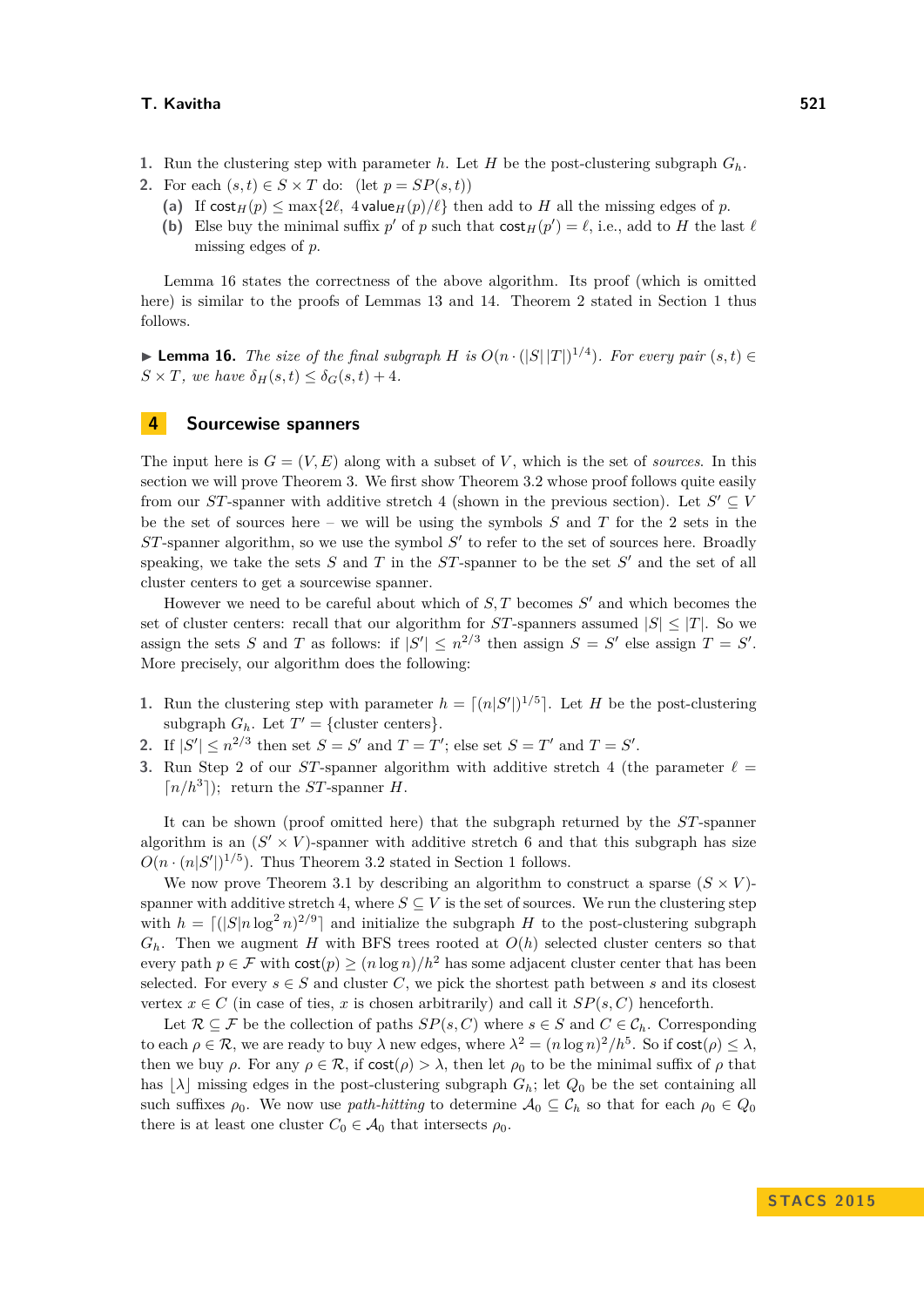<span id="page-9-0"></span>

**Figure 3** There are at most  $\lambda^2$  missing edges in the path  $SP(s, y)$  and at most  $\lambda$  missing edges in the path  $SP(y, z)$ . We will buy a path  $s \rightsquigarrow C_0 \rightsquigarrow C$ , where *C* is the last cluster on  $SP(s, v)$ .

- **1.** For each  $s \in S$  and  $C_0 \in A_0$ : if there exists any  $x \in C_0$  such that  $\text{cost}(SP(s, x)) \leq \lambda^2$  then buy  $SP(s, x')$  where  $x' \in C_0$  is the closest vertex to *s* that satisfies  $cost(SP(s, x')) \leq \lambda^2$ and also run the following step.
	- **1.1.** For each  $C \in \mathcal{C}_h$  such that  $C_0$  intersects  $SP(s, u)$  for some  $u \in C$  do:
		- if there is some path  $SP(a, b)$  where  $(a, b) \in C_0 \times C$  with  $cost(SP(a, b)) \leq \lambda$  and buying this path improves  $\delta_H(s, C)$ , then buy  $SP(a, b)$ .

We now deal with  $\rho \in \mathcal{R}$  such that  $\cos t(\rho) > \lambda^2$ . For any such  $\rho$ , define  $\rho_1$  be the minimal prefix of  $\rho$  with  $\lambda^2$  missing edges in the current *H*; let  $Q_1$  be the set containing all such prefixes  $\rho_1$ . We again use path-hitting to determine  $A_1 \subseteq C_h$  so that for each  $\rho_1 \in Q_1$  there is at least one cluster  $C_1 \in \mathcal{A}_1$  that intersects  $\rho_1$ . We run the following two steps now.

- **2.** For each  $(s, C_1) \in S \times A_1$ : if there exists any  $w \in C_1$  such that  $\text{cost}(SP(s, w)) \leq \lambda^2$  then buy  $SP(s, w')$  where  $w' \in C_1$  is the closest vertex to *s* that satisfies  $cost(SP(s, w')) \leq \lambda^2$ .
- **3.** For each  $(C_1, C) \in \mathcal{A}_1 \times \mathcal{C}_h$ : if there is a pair  $(a, b) \in C_1 \times C$  such that  $\delta_H(a, b)$  $\delta_G(a, b) + 2$  and buying  $SP(a, b)$  improves  $\delta_H(C_1, C)$ , then buy  $SP(a, b)$ .

<span id="page-9-1"></span>► **Lemma 17.** *For every pair*  $(s, v) \in S \times V$ *, we have*  $\delta_H(s, v) \leq \delta_G(s, v) + 4$ *.* 

**Proof.** Consider any pair  $(s, v) \in S \times V$  and let  $p = SP(s, v)$ . We can assume that  $cost(p)$  $(n \log n)/h^2$ , otherwise  $\delta_H(s, v) \leq \delta_G(s, v) + 2$  due to adding certain BFS trees to *H*.

Let  $z$  be the last clustered vertex on  $p$ , i.e.,  $z$  is the clustered vertex that is closest to  $v$  on this path *p*. Let *C* be the cluster containing *z*. Consider  $\rho = SP(s, C)$ . If  $cost(\rho) \leq \lambda$ , then we would have bought  $\rho$ , which means  $\delta_H(s, z) \leq \delta_G(s, z) + 2$ , thus  $\delta_H(s, v) \leq \delta_G(s, v) + 2$ . So let us assume that  $cost(\rho) > \lambda$ . We have two cases here:

*Case(1):* Suppose  $\lambda < \text{cost}(\rho) \leq \lambda^2$ . There is a cluster  $C_0 \in \mathcal{A}_0$  incident on the suffix  $\rho_0$ of  $\rho$ . In other words, the path  $\rho$  restricted to the subpath  $C_0 \rightsquigarrow C$  has at most  $\lambda$  missing edges. Let *y* be the first vertex of  $C_0$  on  $\rho$ . Since  $\text{cost}(\rho) \leq \lambda^2$ , we have  $\text{cost}(SP(s, y)) \leq \lambda^2$ . So in Step (1) we either buy all the missing edges of *SP*(*s, y*) or we already have a path  $s \rightsquigarrow C_0$  in *H* of length at most  $\delta_G(s, y)$ . Thus we have  $\delta_H(s, C_0) \leq \delta_G(s, y)$ .

Now consider the *y-z* subpath of  $\rho$  (see Figure [3\)](#page-9-0). We know that there are at most *λ* edges of  $SP(y, z)$  that are missing in the subgraph *H*. Buying these *λ* edges causes  $\delta_H(s, C) \leq \delta_H(s, C_0) + 2 + |SP(y, z)| \leq \delta_G(s, z) + 2.$ 

So either  $\delta_H(s, C)$  is already at most  $\delta_G(s, z) + 2$  or we buy the missing edges of  $SP(y, z)$ in Step (1.1) and make  $\delta_H(s, C) \leq \delta_G(s, z) + 2$ . Thus after this step, we have  $\delta_H(s, v) \leq$  $\delta_G(s, v) + 4$  using the path  $s \rightsquigarrow C_0 \rightsquigarrow C \rightsquigarrow v$ .

*Case(2):* We are left with the case when  $cost(\rho) > \lambda^2$ . In this case we would have a cluster  $C_1 \in \mathcal{A}_1$  incident on the prefix  $\rho_1$  of  $\rho$  with at most  $\lambda^2$  missing edges. Let x be the first vertex of  $C_1$  on  $\rho$  (see Figure [4\)](#page-10-1). While considering the pair  $(s, C_1)$ , we would have either bought all the missing edges of  $SP(s, x)$  in Step (2) (as there are at most  $\lambda^2$  missing edges here) or we already have a path  $s \sim C_1$  of length at most  $\delta_G(s, x)$ .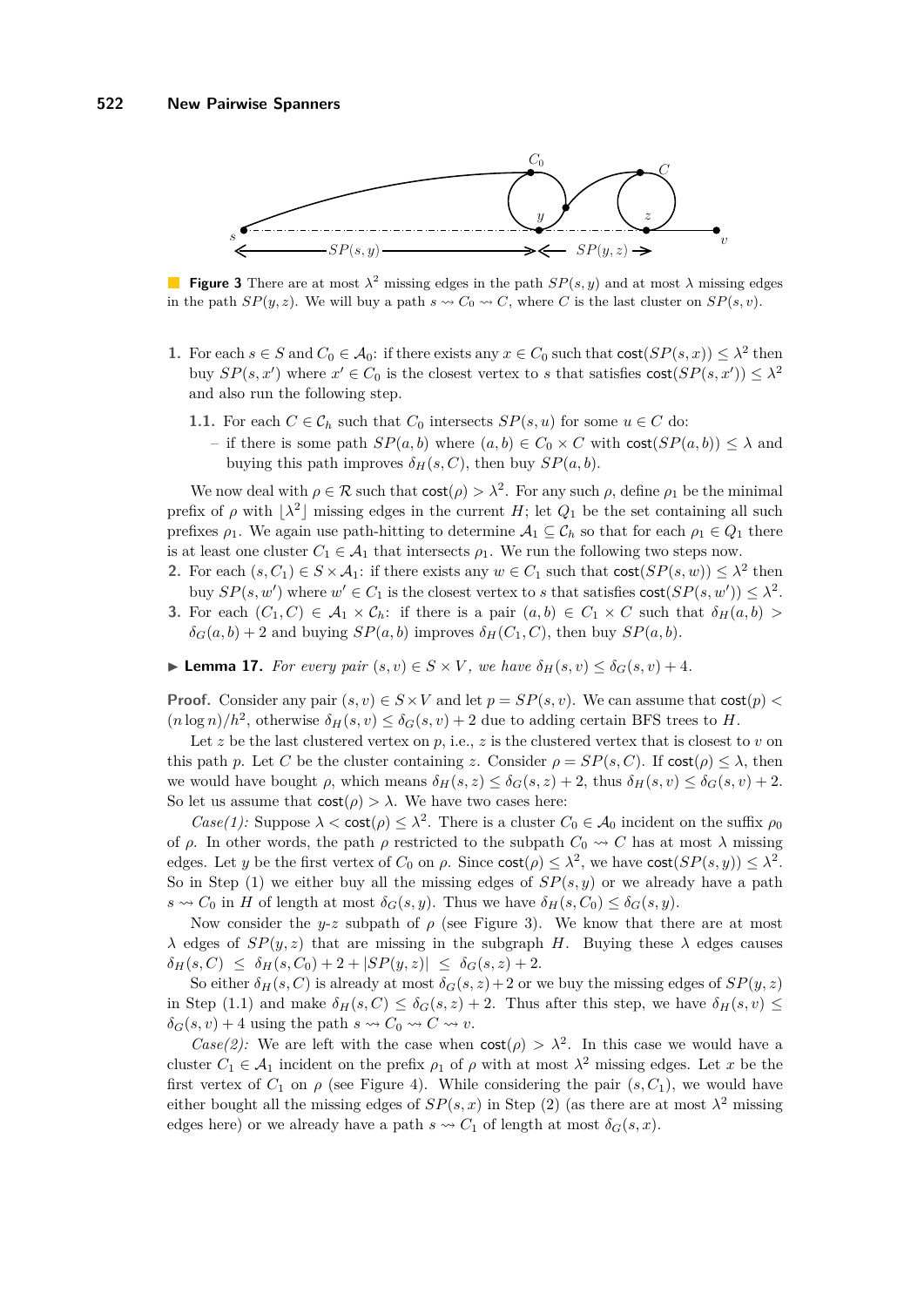<span id="page-10-1"></span>

**Figure 4** *H* has an  $s \sim C_1$  path of length  $|SP(s, C_1)|$ . There is also a  $C_1 \sim C$  path of length  $|SP(x, z)|$ .

Consider the pair  $(C_1, C) \in \mathcal{A}_1 \times \mathcal{C}_h$ . Step (3) for the pair  $(x, z) \in (C_1, C)$  ensures that either  $\delta_H(x, z) \leq \delta_G(x, z) + 2$  or there is already a  $C_1 \rightsquigarrow C$  path of length at most |*SP*(*x, z*)|. In either case there is a path  $C_1 \rightsquigarrow z$  of length at most  $\delta_G(x, z) + 2$ . Since  $\delta_H(s, C_1) \leq \delta_G(s, x)$  and  $\delta_H(C_1, z) \leq \delta_G(x, z) + 2$ , it follows that  $\delta_H(s, v) \leq \delta_G(s, v) + 4$ .

Theorem [3.](#page-1-3)1 stated in Section [1](#page-0-0) follows from Lemma [17](#page-9-1) and Lemma [18](#page-10-2) stated below.

<span id="page-10-2"></span>**Example 18.** *The size of the final subgraph H is*  $O(nh)$ *, where*  $h = \lfloor (|S|n \log^2 n)^{2/9} \rfloor$ *.* 

### <span id="page-10-0"></span>**5 ST-spanners: A trade-off result**

In this section we present our algorithm to construct a sparse *ST*-spanner with additive stretch 2*k*, for any integer  $k \geq 1$ . We first describe the algorithm and show that for any  $(s, t) \in S \times T$ , the final subgraph *H* has an *s*-*t* path of length at most  $|SP(s, t)| + 2k$ .

*Initialization.* We run the clustering step with an appropriate parameter *h* and the subgraph *H* is initialized to the post-clustering subgraph  $G_h$ . Then we augment *H* using *O*(*h*) BFS trees so that for each shortest path  $p \in \mathcal{F}$  with  $\text{cost}(p) \geq (n \log n)/h^2$ , the subgraph *H* has a path of length at most  $|p| + 2$  between *p*'s endpoints.

Set the parameters  $\ell = nh/(k |S| |T|)$  and  $\alpha = (|S| |T| k \log n / h^3)^{1/k}$ . Note that these parameters have been set so that  $\alpha^k \ell = (n \log n)/h^2$ . For  $(s, t) \in S \times T$ , if  $\text{cost}(SP(s, t)) \leq \ell$ , then we buy  $SP(s,t)$ . So we now have to deal with approximating shortest paths  $p \in \mathcal{F}$ with endpoints in  $S \times T$  that satisfy  $\ell < \text{cost}(p) < \alpha^k \ell$ .

Divide each such path *p* into *critical* subpaths as follows. Let  $\alpha^{r-1}\ell < \text{cost}(p) \leq \alpha^r\ell$  for some  $r \in \{1, \ldots, k\}$ . Then for each  $j \in \{0, 1, \ldots, (r-1)\}$ :

let  $p_j$  = minimal suffix of *p* with  $\lfloor \alpha^j \ell \rfloor$  edges missing in the post-clustering graph  $G_h$ .

Thus *p* can be split as  $p' \parallel p_{r-1}$  for some prefix  $p'$ . Split  $p_{r-1}$  into  $q_{r-1} \parallel q_{r-2} \parallel \cdots \parallel q_0$ as follows: let  $q_0 = p_0$  and for  $1 \leq j \leq r-1$ , let  $q_j$  be the prefix of  $p_j$  obtained by removing *p*<sub>*j*−1</sub> (a suffix of *p*<sub>*j*</sub>) from *p*<sub>*j*</sub>. For each *j*, let *Q*<sub>*j*</sub> be the set of all *q*<sub>j</sub>'s. So each *p* =  $SP(s,t)$ with  $\text{cost}(p) \geq \alpha^{r-1}\ell$  has a subpath  $q_j \in Q_j$ , for  $j = 0, \ldots, r-1$ .

Determine hitting sets  $A_0, \ldots, A_{k-1}$  for these sets  $Q_0, \ldots, Q_{k-1}$ , respectively. In other words,  $A_j$  is a set of clusters such that for every  $q_j \in Q_j$ , there is at least one cluster in  $A_j$ that intersects  $q_j$ .

- **1.** For each *s* ∈ *S* and cluster  $C_{j-1}$  ∈  $A_{j-1}$  (where  $1 \leq j \leq k$ ) do
	- for every vertex *x* in  $C_{j-1}$ : if  $cost(SP(s,x)) \leq \alpha^{j}\ell$  and buying  $SP(s,x)$  improves  $\delta$ <sup>*H*</sup>(*s*, *C*<sub>*j*−1</sub>), then buy *SP*(*s*, *x*).

In order to see why this step is useful, consider  $p = SP(s, t)$  such that  $\alpha^{r-1}\ell < \text{cost}(p) \le$  $a^r \ell$  for some  $1 \le r \le k$ . As described above, we can write *p* as  $p' || q_{r-1} || q_{r-2} || \cdots || q_0$ . In each hitting set  $A_j$  (for  $0 \leq j \leq r-1$ ), we would have at least one cluster that intersects  $q_j$ : let  $C_j$  be such a cluster. For each *j*, let  $u_j$  be the first vertex of cluster  $C_j$  on the path  $p$ , i.e., while traversing *p* from *s* to *t*, the first vertex of  $C_j$  that we encounter is  $u_j$  (see Figure [5\)](#page-11-0).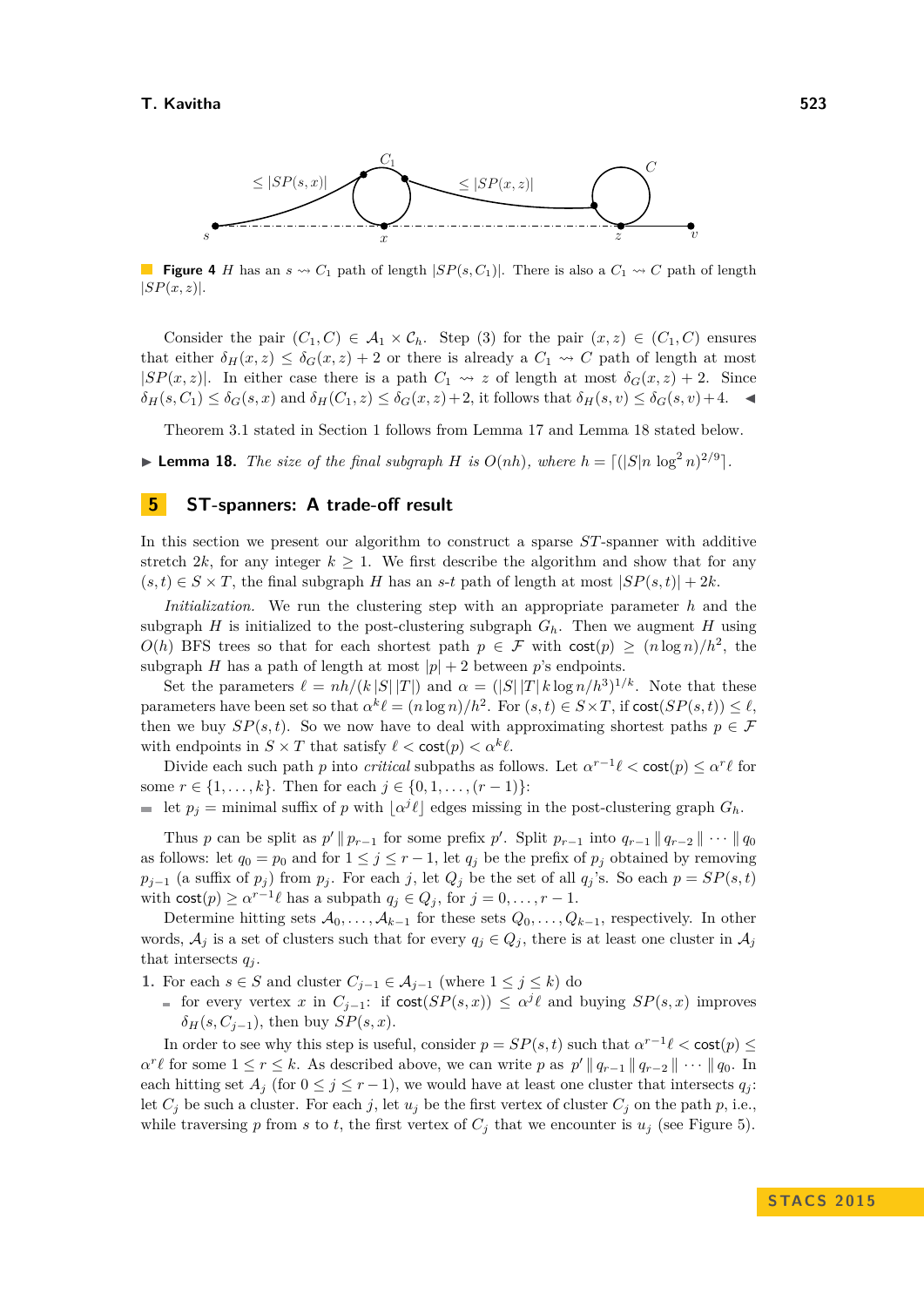<span id="page-11-0"></span>

**Figure 5** The subgraph *H* has a path of length at most  $|SP(s, u_{r-1})|$  between *s* and  $C_{r-1}$ .

Consider the  $s - u_{r-1}$  subpath of *p*. The shortest path  $SP(s, u_{r-1})$ , being a subpath of *p*, has cost at most  $\alpha^r \ell$ . Hence while processing the pair  $(s, C_{r-1})$  when we consider  $SP(s, u_{r-1})$ in Step (1) above, we either buy  $SP(s, u_{r-1})$  or we already have  $\delta_H(s, C_{r-1}) \leq \delta_G(s, u_{r-1})$ . In other words, after Step (1) we have  $\delta_H(s, C_{r-1}) \leq \delta_G(s, u_{r-1})$ . We would similarly like  $\delta$ *H*(*C*<sub>*i*</sub>−1</sub>*, C<sub><i>r*−2</sub>) ≤ |*SP*(*u*<sub>*r*−1</sub>*, u<sub>r</sub>*−2)| and make  $\delta$ <sub>*H*</sub>(*s*, *C<sub><i>r*−2</sub>) ≤  $\delta$ <sub>*G*</sub>(*s*, *u<sub>r</sub>*−2) + 2 and so on. In order to accomplish this, we do as follows.

- **2.** For each *s* ∈ *S* and for  $j = k 1$  downto 1 do
	- for every  $(C_i, C_{i-1}) \in \mathcal{A}_i \times \mathcal{A}_{i-1}$  so that there is some  $v \in C_{i-1}$  with  $SP(s, v) \cap C_i \neq \emptyset$  $-$  for each  $(x, y) \in C_j \times C_{j-1}$ : if cost $(SP(x, y)) ≤ 2\alpha^j \ell$  and buying  $SP(x, y)$  improves  $\delta$ <sup>*H*</sup>(*s*, *C*<sub>*j*−1</sub>), then buy *SP*(*x, y*).

In the above step, corresponding to  $j = r - 1$  and the vertex  $s \in S$ , we consider the pair  $(C_{r-1}, C_{r-2})$  on the path *p* shown in Figure [5.](#page-11-0) Since there is a vertex  $u_{r-2} \in C_{r-2}$  such that  $SP(s, u_{r-2})$  intersects  $C_{r-1}$ , we run the innermost for loop of Step (2) for  $(C_{r-1}, C_{r-2})$ . Also  $\text{cost}(SP(u_{r-1}, u_{r-2})) \leq \text{cost}(q_{r-1}) + \text{cost}(q_{r-2}) \leq 2\alpha^{r-1}\ell$ .

So either we already have  $\delta_H(s, C_{r-2}) \leq \delta_G(s, u_{r-2}) + 2$  or we buy  $SP(u_{r-1}, u_{r-2})$  and make  $δ$ *H*( $s, C$ <sup>*r*</sup>−2) ≤  $δ$ *H*( $s, C$ <sup>*r*</sup>−1) + 2 + |*SP*( $u$ <sup>*r*</sup>−1*,*  $u$ <sup>*r*</sup><sub>*r*−2</sub>)|, which is at most  $δ$ <sup>*G*</sup>( $s, u$ <sup>*r*</sup>−2) + 2 since  $\delta_H(s, C_{r-1}) \leq \delta_G(s, u_{r-1})$  by the end of Step (1).

It is easy to see that for any  $1 \leq i \leq r-1$ , if  $\delta_H(s, C_i) \leq \delta_G(s, u_i) + 2(r - i - 1)$ when the index  $j = i + 1$ , then when the index  $j = i$  and the pair  $(C_i, C_{i-1})$  on path  $p$ gets considered, then  $\delta_H(s, C_{i-1})$  becomes at most  $\delta_H(s, C_i) + 2 + |SP(u_i, u_{i-1})|$  which is at most  $\delta_G(s, u_{i-1}) + 2(r - i)$ .

Thus at the end of Step (2), we have  $\delta_H(s, C_0) \leq \delta_G(s, u_0) + 2(r - 1)$ .

- **3.** Finally for each  $(s, t) \in S \times T$  and  $C_0 \in A_0$  such that  $C_0$  intersects  $SP(s, t)$  do
	- $−$  for each *w* ∈ *C*<sub>0</sub>: if cost(*SP*(*w, t*)) ≤  $\ell$  and buying *SP*(*w, t*) improves  $\delta$ *H*(*s, t*), then buy  $SP(w, t)$ .

Thus in Step (3), when we consider the cluster  $C_0$  and the pair  $(s, t)$ , we either buy  $SP(u_0, t)$  which ensures  $\delta_H(s, t) \leq \delta_H(s, C_0) + 2 + |SP(u_0, t)| \leq \delta_G(s, t) + 2r$  or we already have  $\delta_H(s,t) \leq \delta_G(s,t) + 2r$ . Since  $r \leq k$ , it follows that *H* has an additive stretch of 2*k* for all distances in  $S \times T$ . This finishes the description of our algorithm and its correctness. Lemma [19](#page-11-1) (proof omitted here) bounds the size of *H*.

# <span id="page-11-1"></span>► **Lemma 19.** *The final subgraph H has*  $O(nh)$  *edges, where*  $h = \lceil k\sqrt{\log n} \cdot (|S|^{k+1} |T|)^{\frac{1}{2k+3}} \rceil$ .

We can now conclude Theorem [4](#page-1-1) stated in Section [1,](#page-0-0) i.e., for any integer  $k \geq 1$  and  $S, T \subseteq V$ , an *ST*-spanner with additive stretch 2*k* and size  $\tilde{O}(n \cdot (|S|^\gamma |T|)^{1/(2\gamma+1)})$ , where  $\gamma = k + 1$ , can be constructed in polynomial time.

By running the clustering step with  $h = \lceil k \sqrt{\log n} \cdot (|S|^{k+1} n)^{1/(2k+4)} \rceil$  and taking  $T =$ {cluster centers}, Theorem [4](#page-1-1) gives us an *ST*-spanner *H* of size *O*(*nh*) and additive stretch 2*k*. Since *T* is the set of cluster centers, it is easy to see that *H* is an  $(S \times V)$ -spanner with additive stretch  $2k + 2$ .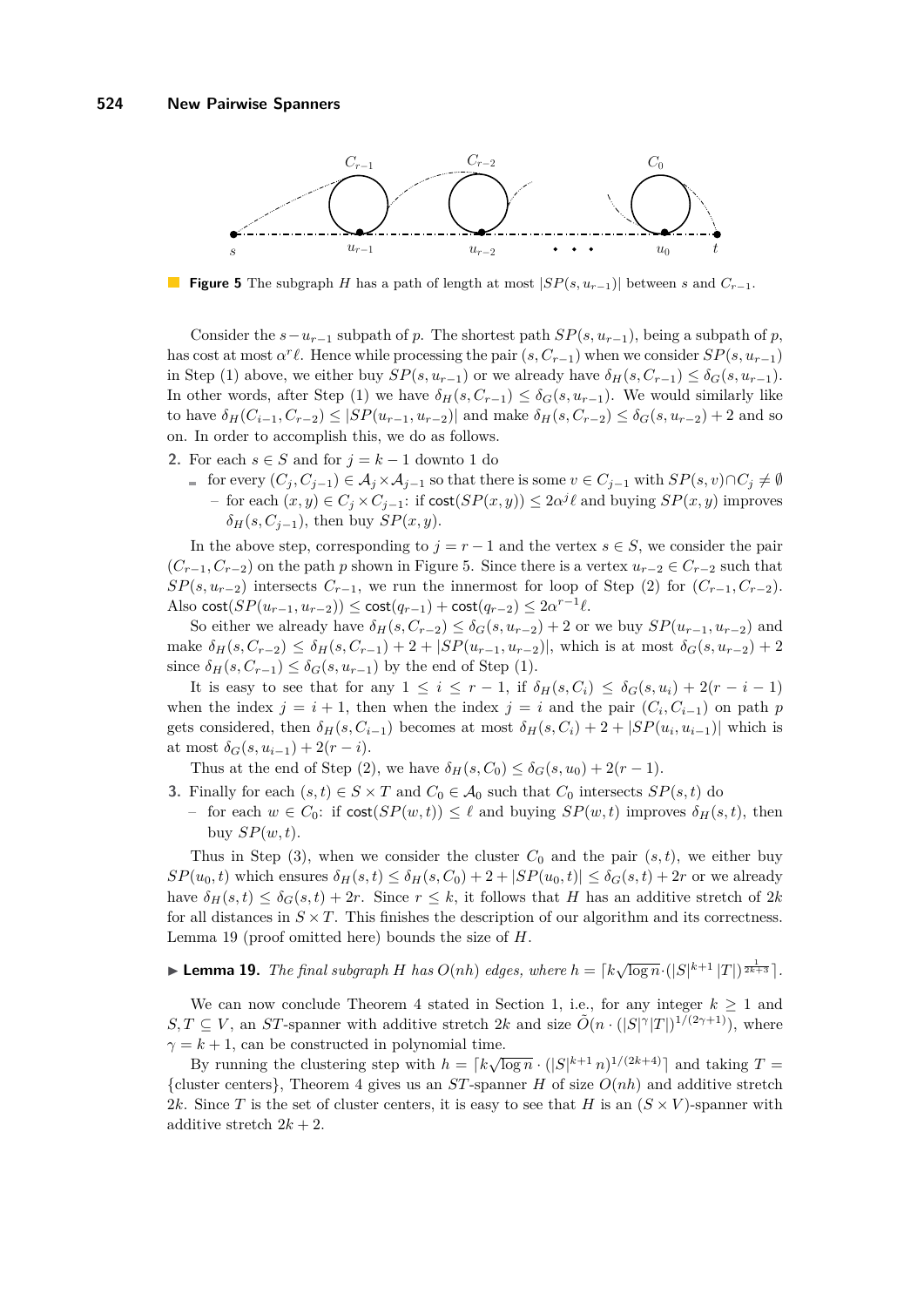#### **T. Kavitha 525**

▶ **Corollary 20.** *For any integer*  $k \ge 1$  *and subset*  $S \subseteq V$ , *an*  $(S \times V)$  *spanner with additive stretch* 2*t and size*  $\tilde{O}(n^{1+1/(2t+2)} \cdot |S|^{t/(2t+2)})$ *, where*  $t = k + 1$ *, can be constructed in polynomial time.*

**Acknowledgments.** Thanks to the reviewers for their helpful comments.

#### **References**

- <span id="page-12-0"></span>**1** D. Aingworth, C. Chekuri, P. Indyk, and R. Motwani. Fast estimation of diameter and shortest paths (without matrix multiplication). *SIAM Journal on Computing*, 28(4):1167– 1181, 1999.
- <span id="page-12-5"></span>**2** I. Althöfer, G. Das, D. Dobkin, D. Joseph, and J. Soares. On sparse spanners of weighted graphs. *Discrete and Computational Geometry*, 9:81–100, 1993.
- <span id="page-12-7"></span>**3** B. Awerbuch, B. Berger, L. Cowen, and D. Peleg. Near-linear time construction of sparse neighborhood covers. *SIAM Journal on Computing*, 28(1):263–277, 1998.
- <span id="page-12-13"></span>**4** B. Awerbuch and D. Peleg. Routing with polynomial communication-space trade-off. *SIAM Journal on Computing*, 5(2):151–162, 1992.
- <span id="page-12-11"></span>**5** S. Baswana and T. Kavitha. Faster algorithms for all-pairs approximate shortest paths in undirected graphs. *SIAM Journal on Computing*, 39(7):2865–2896, 2010.
- <span id="page-12-2"></span>**6** S. Baswana, T. Kavitha, K. Mehlhorn, and S. Pettie. Additive spanners and (*α, β*)-spanners. *ACM Transactions on Algorithms*, 7(1), 2010.
- <span id="page-12-10"></span>**7** S. Baswana and S. Sen. Approximate distance oracles for unweighted graphs in  $o(n^2 \log n)$ time. *ACM Transactions on Algorithms*, 2(4):557–577, 2006.
- <span id="page-12-6"></span>**8** S. Baswana and S. Sen. A simple linear time algorithm for computing a (2*k* − 1)-spanner of  $o(n^{1+1/k})$  size in weighted graphs. *Random Structures and Algorithms*, 30(4):532–563, 2007.
- <span id="page-12-18"></span>**9** B. Bollobás, D. Coppersmith, and M. Elkin. Sparse distance preservers and additive spanners. *SIAM Journal on Discrete Math.*, 19(4):1029–1055, 2005.
- <span id="page-12-1"></span>**10** S. Chechik. New additive spanners. In *Proceedings of the 24th ACM-SIAM Symposium on Discrete Algorithms (SODA)*, pages 498–512, 2013.
- <span id="page-12-8"></span>**11** E. Cohen. Fast algorithms for constructing *t*-spanners and paths of stretch *t*. In *Proceedings of the 34th IEEE Symp. on Foundations of Computer Science (FOCS)*, pages 648–658, 1993.
- <span id="page-12-3"></span>**12** D. Coppersmith and M. Elkin. Sparse source-wise and pair-wise distance preservers. In *Proceedings of the 16th ACM-SIAM Symposium on Discrete Algorithms (SODA)*, pages 660–669, 2005.
- <span id="page-12-14"></span>**13** L. J. Cowen. Compact routing with minimum stretch. *Journal of Algorithms*, 28:170–183, 2001.
- <span id="page-12-15"></span>**14** L. J. Cowen and C. G. Wagner. Compact roundtrip routing in directed networks. *Journal of Algorithms*, 50(1):79–95, 2004.
- <span id="page-12-4"></span>**15** M. Cygan, F. Grandoni, and T. Kavitha. On pairwise spanners. In *Proceedings of the 30th International Symposium on Theoretical Aspects of Computer Science (STACS)*, pages 209– 220, 2013.
- <span id="page-12-16"></span>**16** D. Dor, S. Halperin, and U. Zwick. All-pairs almost shortest paths. *SIAM Journal on Computing*, 29(5):1740–1759, 2004.
- <span id="page-12-9"></span>**17** M. Elkin. Computing almost shortest paths. *ACM Transactions on Algorithms*, 1(2):283– 323, 2005.
- <span id="page-12-17"></span>**18** M. Elkin and D. Peleg.  $(1 + \epsilon, \beta)$ -spanner construction for general graphs. *SIAM Journal on Computing*, 33(3):608–631, 2004.
- <span id="page-12-12"></span>**19** C. Gavoille, D. Peleg, S. Perennes, and R. Raz. Distance labeling in graphs. In *Proceedings of the 12th ACM-SIAM Symposium on Discrete Algorithms (SODA)*, pages 210–219, 2001.